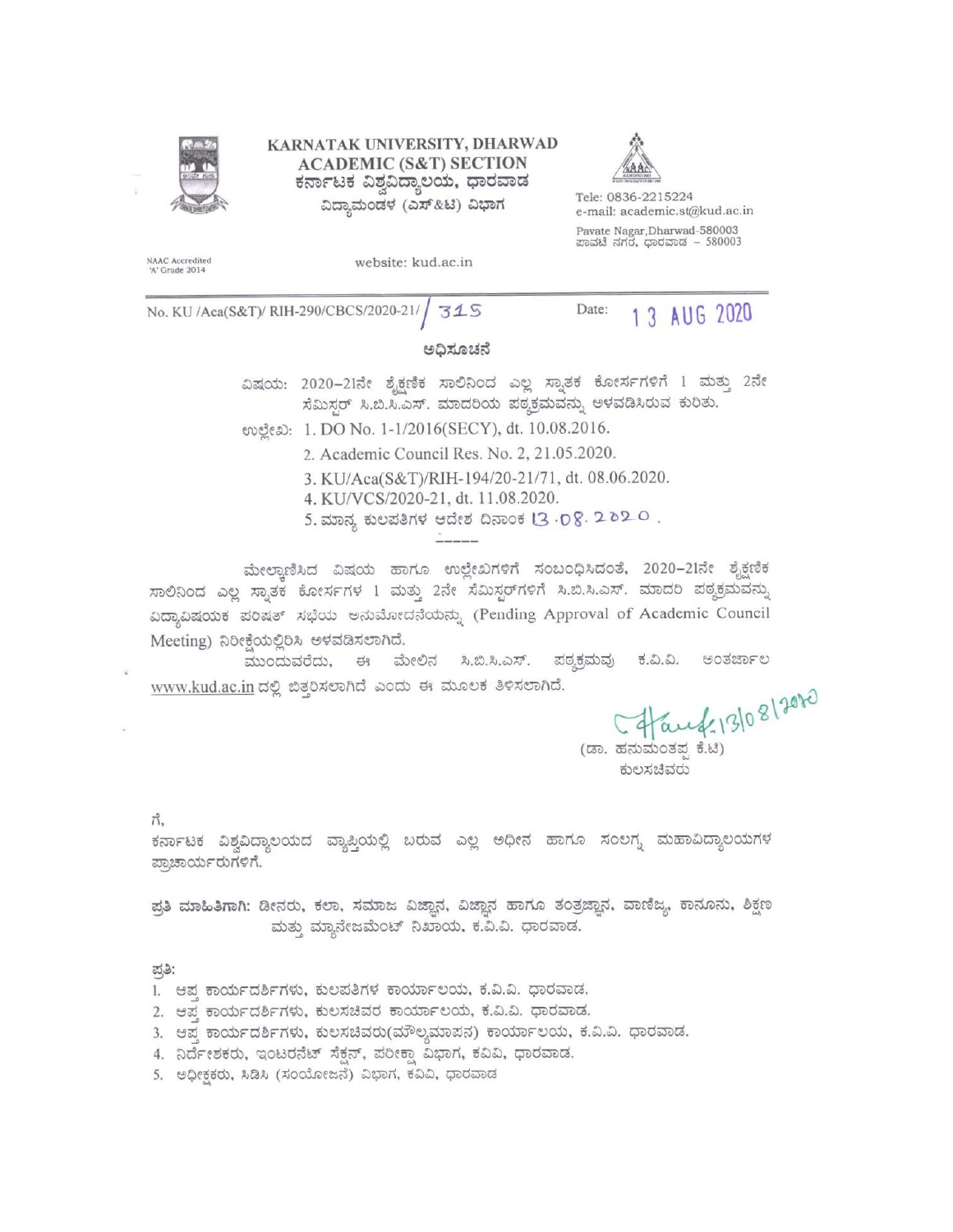### **Karnatak University, Dharwad Syllabus for BA I Sem DSC A English From 2020-21 to 2022-23 for three years 80 marks paper for 3 hours duration and 20 marks for Internal Assessment Teaching Hours: 5 hrs Theory + 1 Tutorial per Week 60 hrs (+15 hrs Tutorial) Syllabus for 6 Credits Title: Introduction to Literature and Phonetics ---------------------------------------------------------------------------------------------------**

#### **Course and Skill Outcome**

- 1. This paper aims at teaching the students the history of English literature of the  $16^{\text{th}}$  and  $17^{\text{th}}$  centuries.
- **2.** It aims at introducing them to the English phonetics.

**I** Introduction to Literature, History of English Literature (Elizabethan Age to the Age of Dryden(1557-1700), English Phonetics and Representative Texts.

I. Introduction to Literature (W. H. Hudson) What is literature?

Literature and Society Literature and Life

Literature and Science

**II History of English Literature (Major Trends, Movements, Authors and Works)**

- a. Elizabethan Poetry, Elizabethan Drama, Metaphysical and Cavalier Poetry, Restoration Comedy of Manners, Restoration Prose
- b. Show your acquaintance with writers, works and movements Francis Bacon, Edmund Spenser, William Shakespeare, Ben Jonson, John Donne, Puritanism, John Milton, John Dryden, John Bunyan, *Fairie Queene,* Macbeth, Midsummer Night's Dream, Doctor Faustus, Everyman in His Humour, Paradise Lost, Pilgrim's Progress

### **III Drama: William Shakespeare's As You Like It (any edition)**

#### **IV Poetry**

The Passionate Shephard to his Love: Christopher Marlowe Fidale : William Shakespeare The Lover's Appeal : Sir Thomas Wyatt

To His Coy Mistress : Andrew Marvell

On His Blindness : John Milton

**V Introduction to Phonetics**: Speech organs, speech mechanism, English vowels and consonants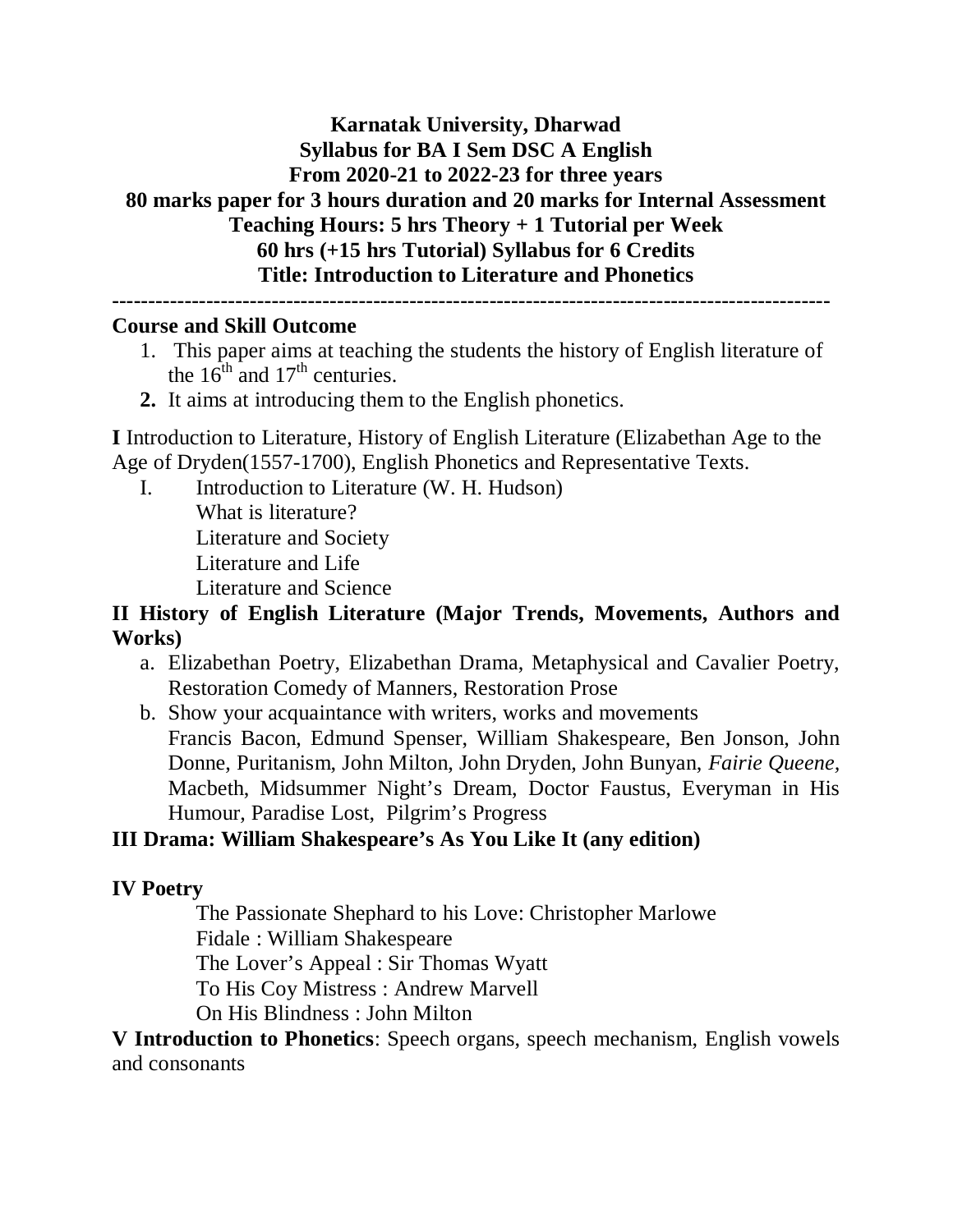# **Vi Tutorial Hours : 15 (Records to be maintained)**

| Seminar                         | :5 hours (Broad topics) Christopher Marlowe, Shakespearean               |                |  |
|---------------------------------|--------------------------------------------------------------------------|----------------|--|
|                                 | Tragedy, Ben Jonson, John Donne, John Milton, John Dryden)               |                |  |
| Assignment                      | :5 hours (Any topic related to Literature)                               |                |  |
| Desk Work                       | :5 hours (Phonetics)                                                     |                |  |
|                                 | (Topics are suggestive and not restricted)                               |                |  |
| <b>Question Paper Pattern</b>   |                                                                          | <b>Marks</b>   |  |
| 1. Objective type Questions     |                                                                          | $10\times1=10$ |  |
|                                 | (questions will be set on authors,                                       |                |  |
|                                 | works, trends, movements and concepts excluding                          |                |  |
| the prescribed texts)           |                                                                          |                |  |
|                                 | 2. Essay type question Introduction to Literature                        | 10             |  |
| (one out of two)                |                                                                          |                |  |
|                                 | 3. Essay type question on history of English literature                  |                |  |
| (Trends, Movements, Survey)     |                                                                          | 10             |  |
| (one out of two)                |                                                                          |                |  |
|                                 | 4. Brief Notes on acquaintance (authors, works, movements)               | $2x5=10$       |  |
| (two out of four)               |                                                                          |                |  |
| 5. Essay type question on drama |                                                                          | 10             |  |
| (one out of two)                |                                                                          |                |  |
|                                 | 6. An essay type question on prescribed poems                            | 10             |  |
| (one out of two)                |                                                                          |                |  |
|                                 | 7. Short notes on prescribed drama and poems                             | $2x5=10$       |  |
| (two out of four)               |                                                                          |                |  |
| 8. Introduction to Phonetics    |                                                                          | 10             |  |
|                                 | A. Short notes (Speech mechanism, Organs of speech, Pure vowels, English |                |  |
|                                 | Consonants, Vowel Glides)<br>(5)                                         |                |  |
| <b>B.</b> Three Term Labels     | (5)                                                                      |                |  |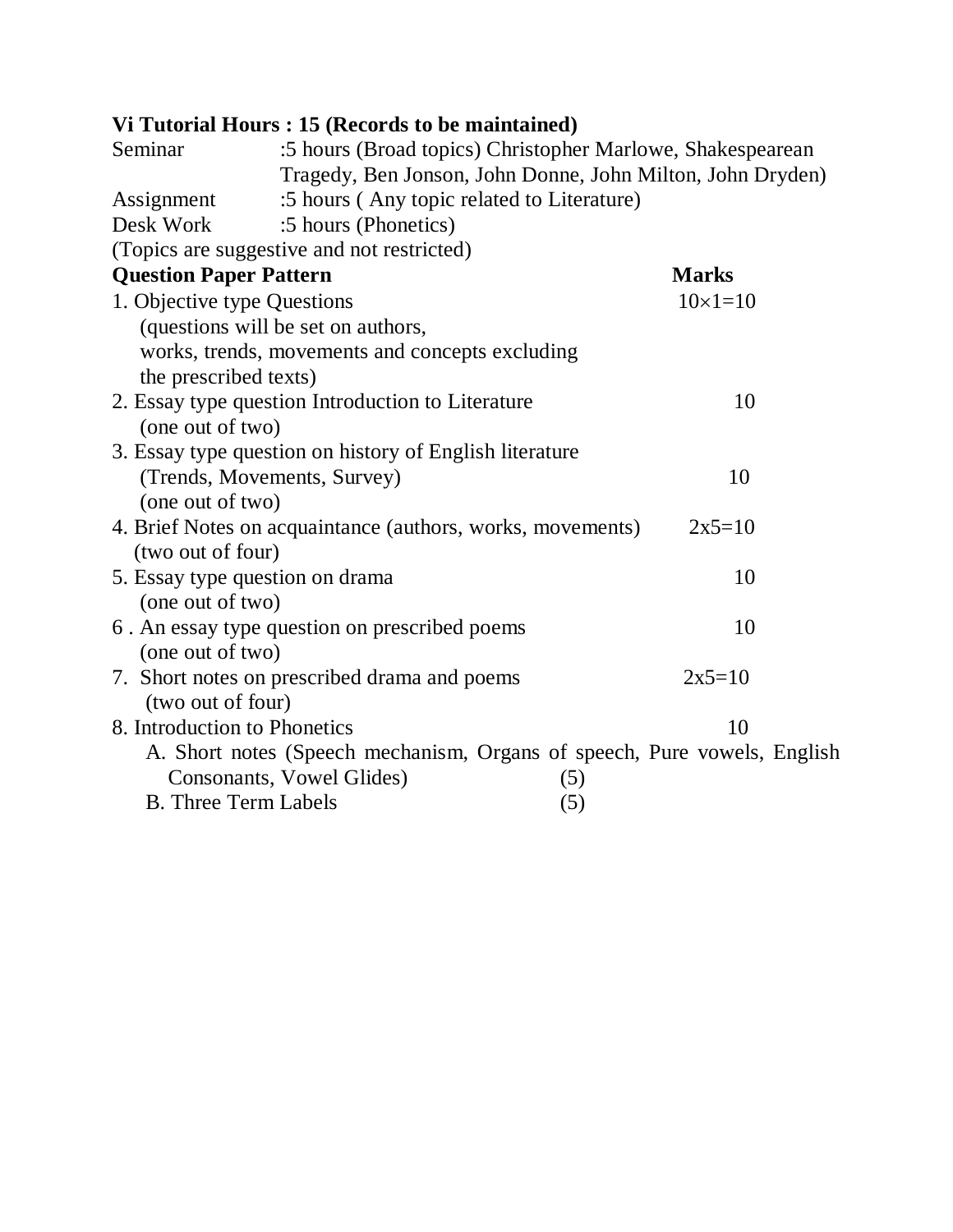## **Karnatak University, Dharwad Syllabus for BA II Sem DSC B English 80 marks paper for 3 hours duration and 20 marks for Internal Assessment Teaching Hours: 5 hrs Theory + 1 Tutorial (per week) 60 hrs (+15 hrs Tutorial) Syllabus for 6 Credits Title: Age of Pope and Romantic Age and Phonetics**

## **Course and Skill Outcome**

- 1. This paper aims at introducing the students to history of English literature of the  $18^{th}$  and  $19^{th}$  centuries.
- 2. It aims at introducing them to the advanced English phonetics.

## **History of English Literature (Age of Pope, Age of Johnson and Romantic Age: 1700-1835, Literary Forms, Representative Texts and English Phonetics. I History of English Literature:**

a) Development of Novel in the  $18<sup>th</sup>$  century, the  $18<sup>th</sup>$  Century Prose, and Poetry of the Age of Transition, Romantic Poetry and Romantic Prose

b) Show your acquaintance on following authors, works and trends

Alexander Pope, Dr Samuel Johnson, Oliver Goldsmith, William Blake, William

Wordsworth, Jane Austen, Walter Scott, *Rape of the Locke, Gulliver's Travels,* 

*Coverley Papers, Pamela, Pride and Prejudice,* 

### **II Drama**: **Oliver Goldsmith's She Stoops to Conquer (any edition)**

**III Poetry** 1) From *An Essay on Man* (From Epistle II) – Alexander Pope

- 2) Elegy Written in a Country Churchyard Thomas Grey
- 3) My Love is Like a Red, Red Rose Robert Burns
- 4) Solitary Reaper- William Wordsworth
- 5) Ozymandias P B Shelley

**IV Literary Forms**: Sonnet, Lyric, Elegy, Essay, Satire, Mock-epic, Novel and Comedy, tragedy, Ballad, Ode.

**V Phonetics -** 1) Word stress

2) Transcription of select words

## **Tutorial Hours : 15 (Records to be maintained)**

Seminar :5 hours (Broad topics) Alexander Pope, Jonathan Swift, Addison and Steele, John Keats, Lord Byron, S T Coleridge, Jane Austen)

- Assignment :5 hours (Any topic related to Literary texts)
- Desk Work :5 hours (Phonetics)

(Topics are suggestive and not restricted)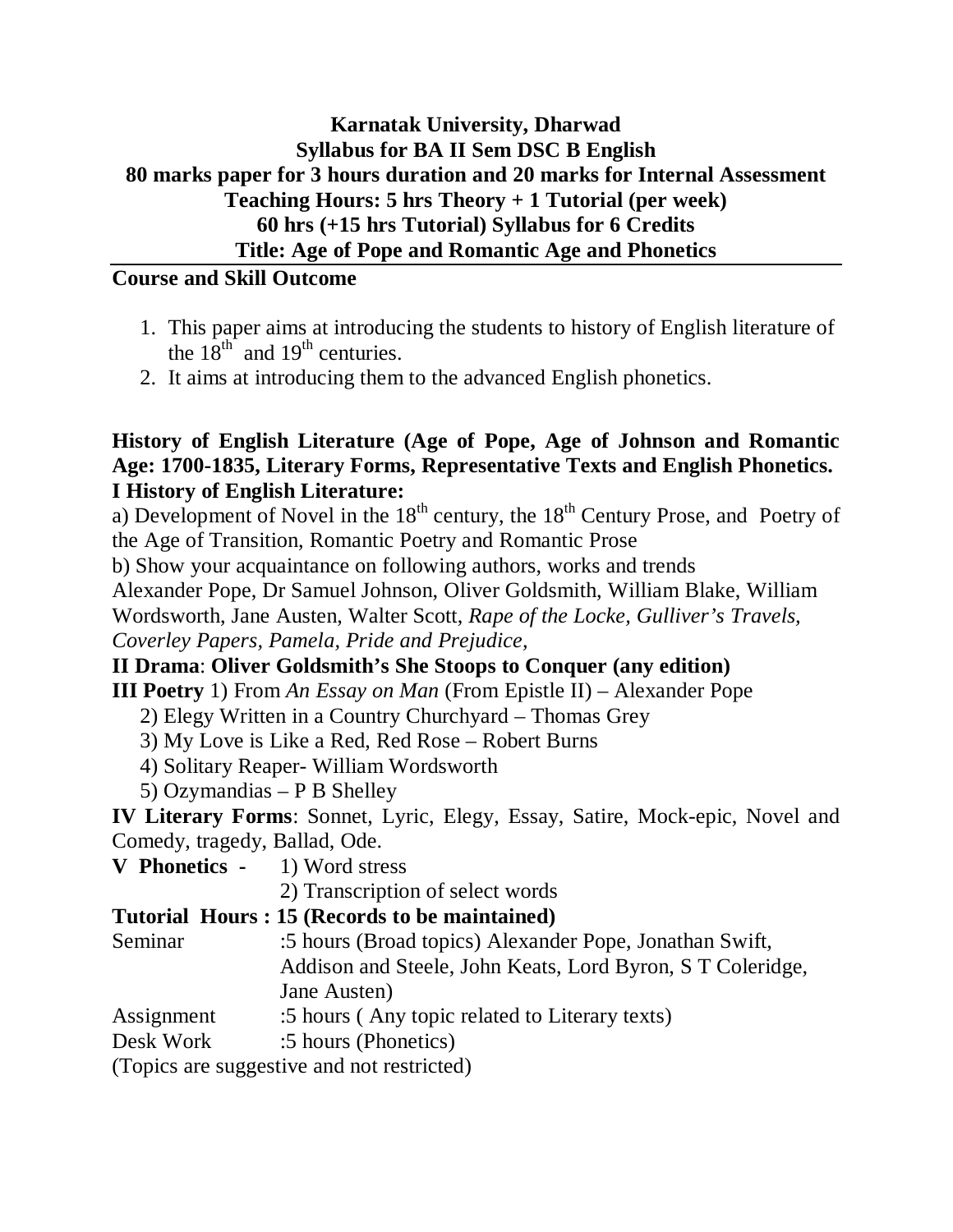| <b>Question Paper Pattern</b>                                                | <b>Marks</b>   |
|------------------------------------------------------------------------------|----------------|
| 1. Objective type Questions                                                  | $10\times1=10$ |
| (Questions will be set on authors,                                           |                |
| works, trends, movements and concepts excluding                              |                |
| the prescribed texts)                                                        |                |
| 2. Essay type question on history (Restoration and 18 <sup>th</sup> century) | 10             |
| (one out of three)                                                           |                |
| 3. Two brief notes on authors and works (prescribed ages)                    | $2x5=10$       |
| (one out of two)                                                             |                |
| 4. Essay type question on drama                                              | 10             |
| (one out of two)                                                             |                |
| 5. Essay type question on poetry                                             | 10             |
| (one out of two)                                                             |                |
| 6. Short notes on drama and poetry                                           | $2x5=10$       |
| (two out of four)                                                            |                |
| 7. Short notes on literary forms $2x5$<br>(two out of four)                  | 10             |
| 8. Phonetics                                                                 | 10             |
| a) Word stress<br>(5)                                                        |                |
| b) Transcription<br>(5)                                                      |                |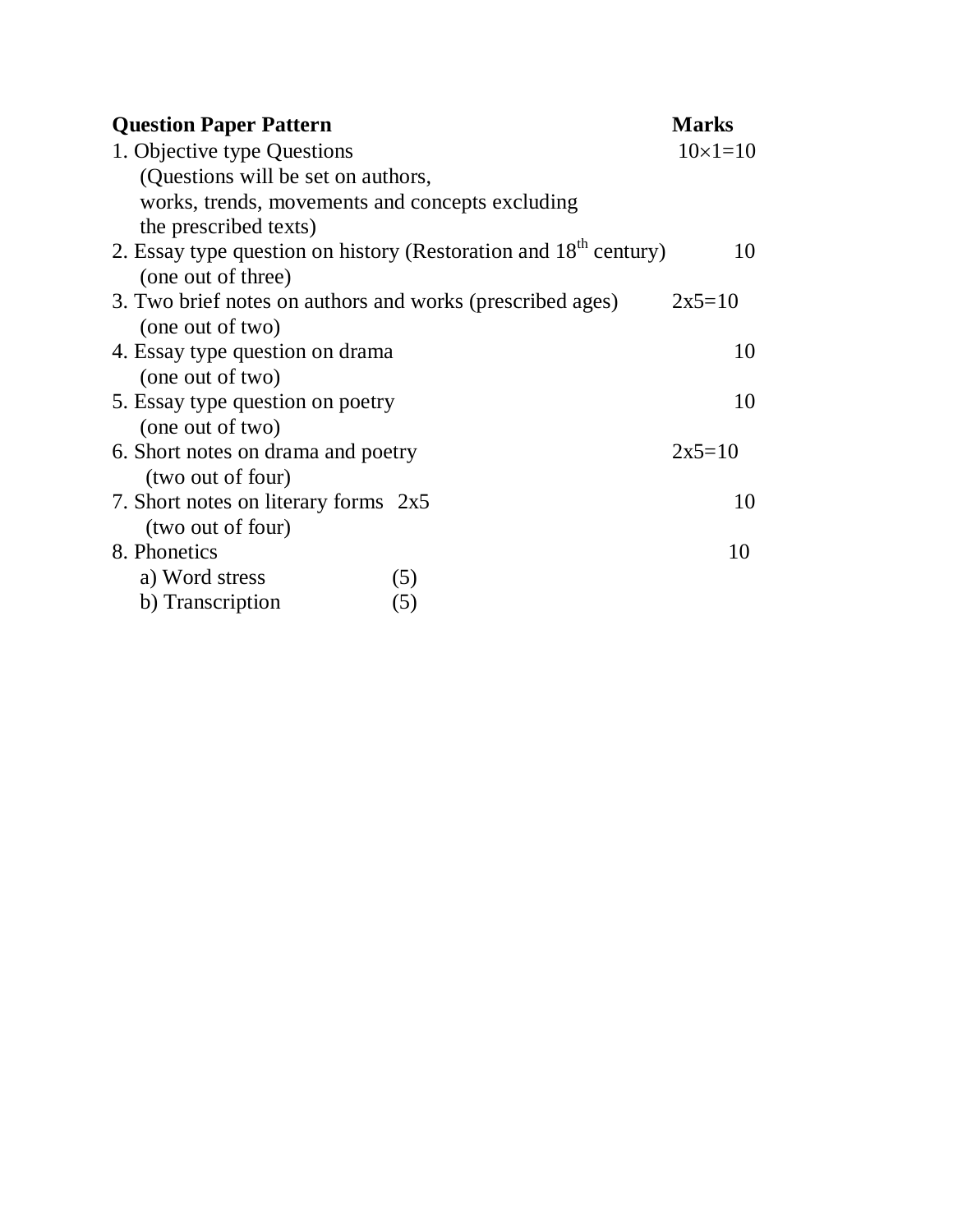#### **Karnatak University, Dharwad Syllabus for BA/BSW/B.Music/BFA/BVA/MTTM I Sem English-1 (AECC) (From 2020-21 to 2022-23 for three years) 80 marks paper for 3 hours duration and 20 marks for Internal Assessment 45 hrs Syllabus for 3 Credits Teaching Hours: 3 Hours per Week**

**----------------------------------------------------------------------------------------------------**

#### **Course and Skill Outcome**

- 1. This paper aims at introducing English poetry and prose to develop reading skills
- 2. It teaches the learners basics of English grammar.

**Text Book: Shalmala: An Anthology of Poetry and Prose,** ed Board of Editors, OUP, Bengaluru

#### **I Prose**

- 
- 2. The Fortune Teller Karel Capek\
- 3. The Accompanist Anita Desai

#### **II Poetry**

- 1. Seven Ages of Man William Shakespeare
- 2. Death the Leveller James Shirley
- 3. The Night of the Scorpion Nissim Ezekiel
- **III Grammar and Composition**
- 1. Of Studies Francis Bacon
	-
	-
	-
	-
	-
	- **1.** Parts of Speech with special emphasis on Articles and Prepositions **(Focus may be on the following prepositions:** On, in, of, off, for, into, with, beside, besides, under, over, by, from, to, at, across, since, between, among, above, up, after, before, through)
	- **2.** Tenses (with focus on the use of simple present tense and simple past tense)
	- **3.** Words used in different parts of speech
	- **4.** Functional vocabulary (synonyms and antonyms see Annexture-1)

#### **Suggested Reading: R. P. Singh's** *Functional Skills in Language and Literature***, OUP Question Paper Pattern (You can also see Annexure 3) 80 Marks**

| 1. Objective type Questions                      |     | $10\times1=10$     |
|--------------------------------------------------|-----|--------------------|
| 2. Reference to context                          |     | $2x5 = 10$         |
| (two out of four)                                |     |                    |
| 3. Essay type Question on Prose                  |     | $1 \times 10 = 10$ |
| (one out of two)                                 |     |                    |
| 4. Essay type Question on Poetry                 |     | $1x10=10$          |
| (one out of two)                                 |     |                    |
| 5. A) Use of Articles                            | (5) | 10                 |
| B) Use of Prepositions                           | (5) |                    |
| 6. Use of Verbs (tenses)                         |     | $10x1=10$          |
| 7. Words used in different Parts of Speech       |     | $5x^2 = 10$        |
| 8. Functional Vocabulary (synonyms and antonyms) |     | $10x1=10$          |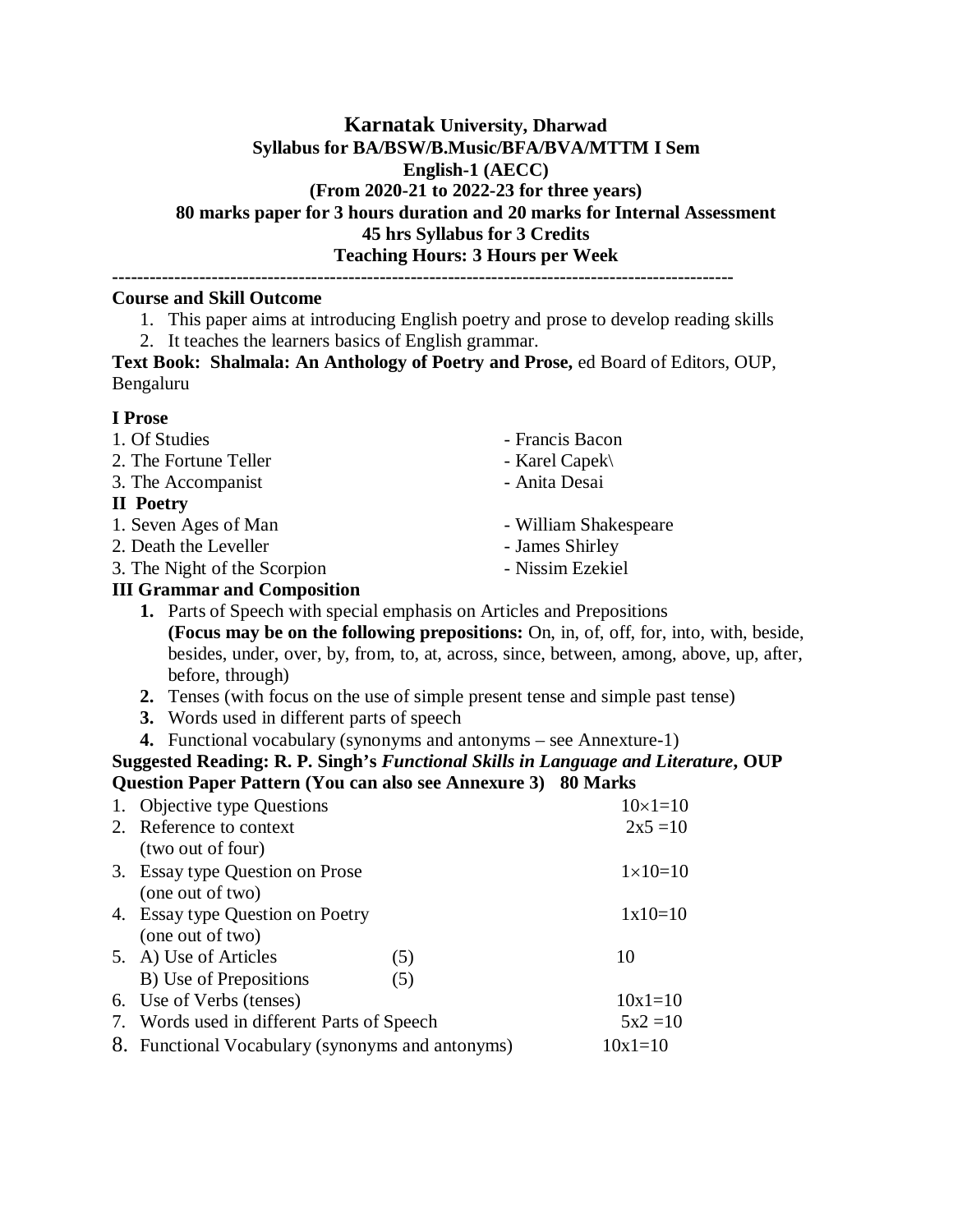## **Karnatak University, Dharwad Syllabus for B.Com/B.Com (CS)/BBA I Sem English-1 (AECC)**

## **From 2020-21 to 2022-23 for three years)**

**For B.Com /B.Com (CS)/: 80 marks paper for 3 hours duration and 20 marks for IA**

**BBA: 75 marks paper for 3 hours duration and 25 marks for IA 45 hrs Syllabus for 3 Credits Teaching Hours: 3 Hours per Week**

```
----------------------------------------------------------------------------------------------------
```
### **Course and Skill Outcome**

- 1. This paper aims at introducing English poetry and prose to develop reading skills
- 2. It teaches the learners basics of English grammar.

**Text Book: Life and Learning**, ed Board of Editors, Orient Blackswan, Hyderabad

### **I Prose**

| 1. The Eyes are not Here               | - Ruskin Bond         |
|----------------------------------------|-----------------------|
| 2. The Kabuliwalah                     | - Rabindranath Tagore |
| 3. From Decolonizing the Mind          | - Ngugi wa Thiongo'O  |
| <b>II</b> Poetry                       |                       |
| 1. Sonnet 130                          | - William Shakespeare |
| 2. Mending Wall                        | - Robert Frost        |
| 3. Good Bye Party to Miss Pushpa T. S. | - Nissim Ezekiel      |
| <b>III Grammar and Composition</b>     |                       |

- **1.** Parts of Speech with special emphasis on Articles and Prepositions **(Focus may be on the following prepositions:** On, in, of, off, for, into, with, beside, besides, under, over, by, from, to, at, across, since, between, among, above, up, after, before, through)
- **2.** Tenses (with focus on use of simple present tense and past tense)
- **3.** Words used in different parts of Speech
- **4.** Functional vocabulary (synonyms and antonyms: see Annexture-1)) **Suggested Reading: R. P. Singh's** *Functional Skills in Language and Literature***, OUP**

## **Question Paper Pattern for B.Com and B.Com (CS) (see Annexure 3)80 Marks**

| 1. Objective type Questions | $10\times1=10$ |
|-----------------------------|----------------|
| 2. Reference to context     | $2x5 = 10$     |
| (two out of four)           |                |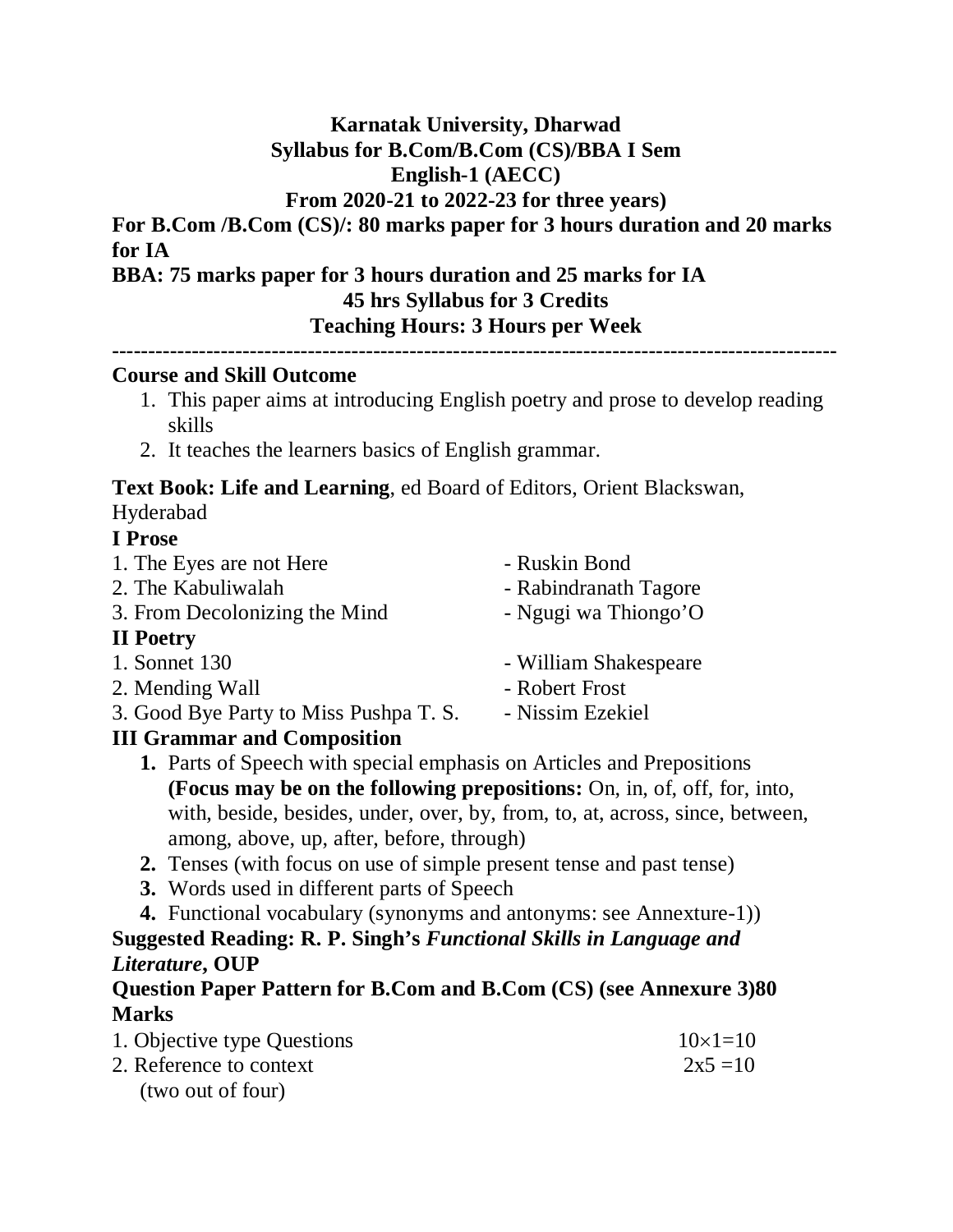| 3. Essay type Question on Prose                  |               | $1 \times 10 = 10$ |
|--------------------------------------------------|---------------|--------------------|
| (one out of two)                                 |               |                    |
| 4. Essay type Question on Poetry                 |               | $1x10=10$          |
| (one out of two)                                 |               |                    |
| 5. A) Use of Articles                            | $(5 x 1 = 5)$ | 10                 |
| B) Use of Prepositions                           | $(5 x 1 = 5)$ |                    |
| 6. Use of Verbs (tenses)                         |               | $1x10=10$          |
| 7. Words used in different Parts of Speech       |               | $5 \times 2 = 10$  |
| 8. Functional Vocabulary (synonyms and antonyms) |               | $10x = 10$         |
| <b>Question Paper Pattern for BBA I Sem</b>      |               | 75 Marks           |
| 1. Objective type Questions                      |               | $10\times1=10$     |
| 2. Reference to context                          |               | $1x5 = 5$          |
| (one out of two)                                 |               |                    |
| 3. Essay type Question on Prose                  |               | $1 \times 10 = 10$ |
| (one out of two)                                 |               |                    |
| 4. Essay type Question on Poetry                 |               | $1x10=10$          |
| (one out of two)                                 |               |                    |
| 5. A) Use of Articles                            | (5)           | 10                 |
| B) Use of Prepositions                           | (5)           |                    |
| 6. Use of Verbs (tenses)                         |               | $10x1=10$          |
| 7. Words used in different Parts of Speech       |               | $5x2=10$           |
| 8. Functional Vocabulary (synonyms and antonyms) |               | $10x1=10$          |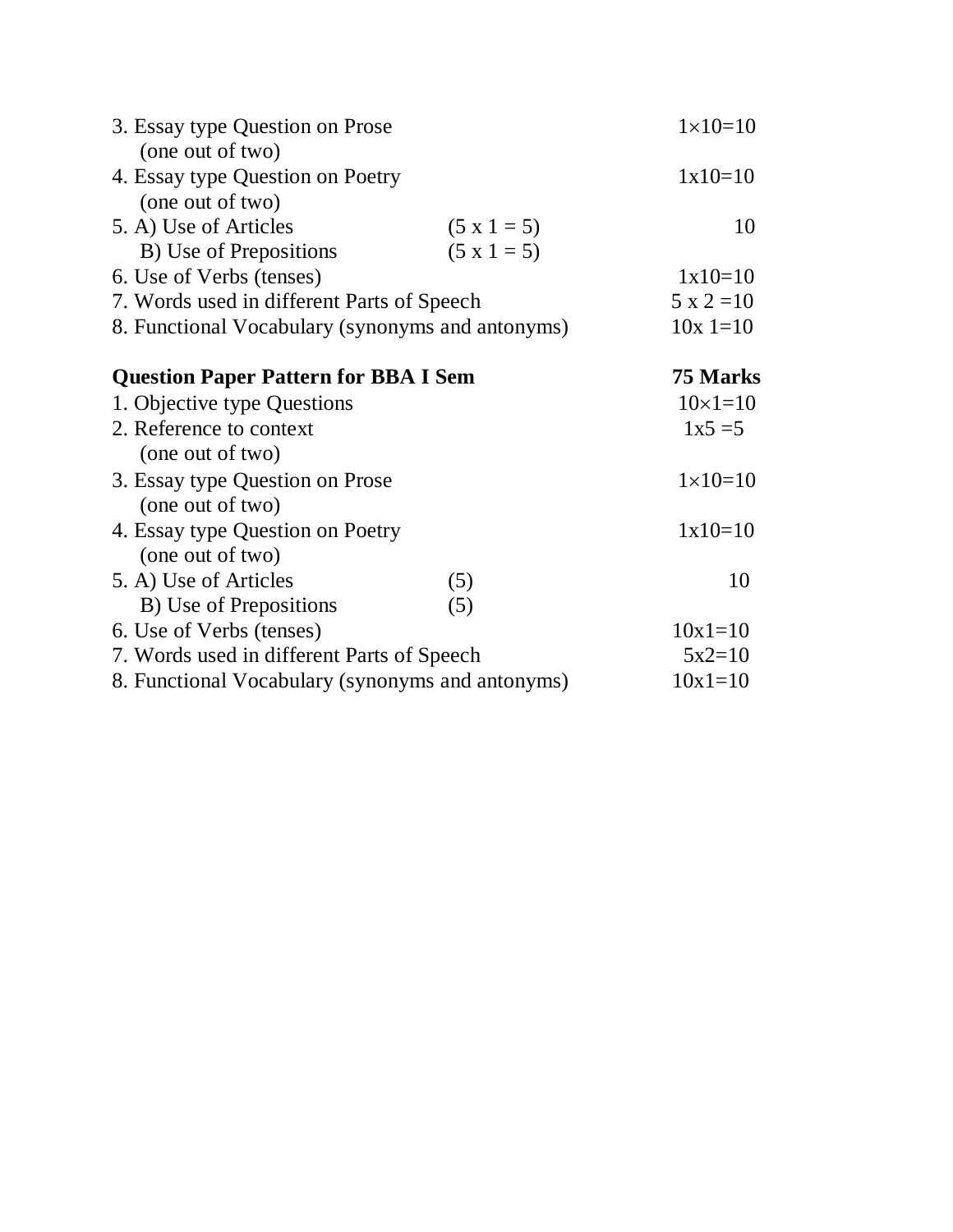## **Karnatak University, Dharwad Syllabus for B.Sc/B.Sc (CS)/BCA I Sem English-1 (AECC) From 2020-21 to 2022-23 for three years 80 marks paper for 3 hours duration and 20 marks for Internal Assessment 45 hrs Syllabus for 3 Credits Teaching Hours: 3 Hours (per week)**

#### **Course and Skill Outcome**

- 1. This paper aims at introducing English poetry and prose to develop reading skills
- 2. It teaches the learners basics of English grammar.

#### **Text Book: Timeless Wisdom,** Board of Editors, Orient Blackswan, Hyderabad **I. Prose**

1. Playing the English Gentleman - Mahatma Gandhi 2. Let's Go Home - Kewlin Sio 3. Marriage is a Private Affair **- Chinua Achebe** 

#### **II . Poetry**

- 1. River A. K. Ramanujan
- 2. The Road not Taken Robert Frost
- 3. If Rudyard Kipling

#### **III Grammar and Composition**

- 1. Parts of Speech with special emphasis on Prepositions and Articles
	- **(Focus may be on the following prepositions:** On, in, of, off, for, into, with, beside, besides, under, over, by, from, to, at, across, since, between, among, above, up, after, before, through)
- 2. Tenses (with focus on use of simple present tense and past tense)
- 3. Words used in different parts of speech
- 4. Functional vocabulary (synonyms and antonyms: see Annexture-1))

#### **Reference Book: R. P. Singh's** *Functional Skills in Language and Literature***, OUP Question Paper**

|                                               | ou mark            |
|-----------------------------------------------|--------------------|
|                                               | $1 \times 10 = 10$ |
|                                               | $2x5 = 10$         |
|                                               |                    |
|                                               | $1 \times 10 = 10$ |
|                                               |                    |
|                                               | $1x10=10$          |
|                                               |                    |
| $(5 x 1 = 5)$                                 | 10                 |
| $(5 x 1 = 5)$                                 |                    |
|                                               | $10x1=10$          |
| Words used in different Parts of Speech       | $5 \times 2=10$    |
| Functional Vocabulary (synonyms and antonyms) | $10x = 10$         |
|                                               |                    |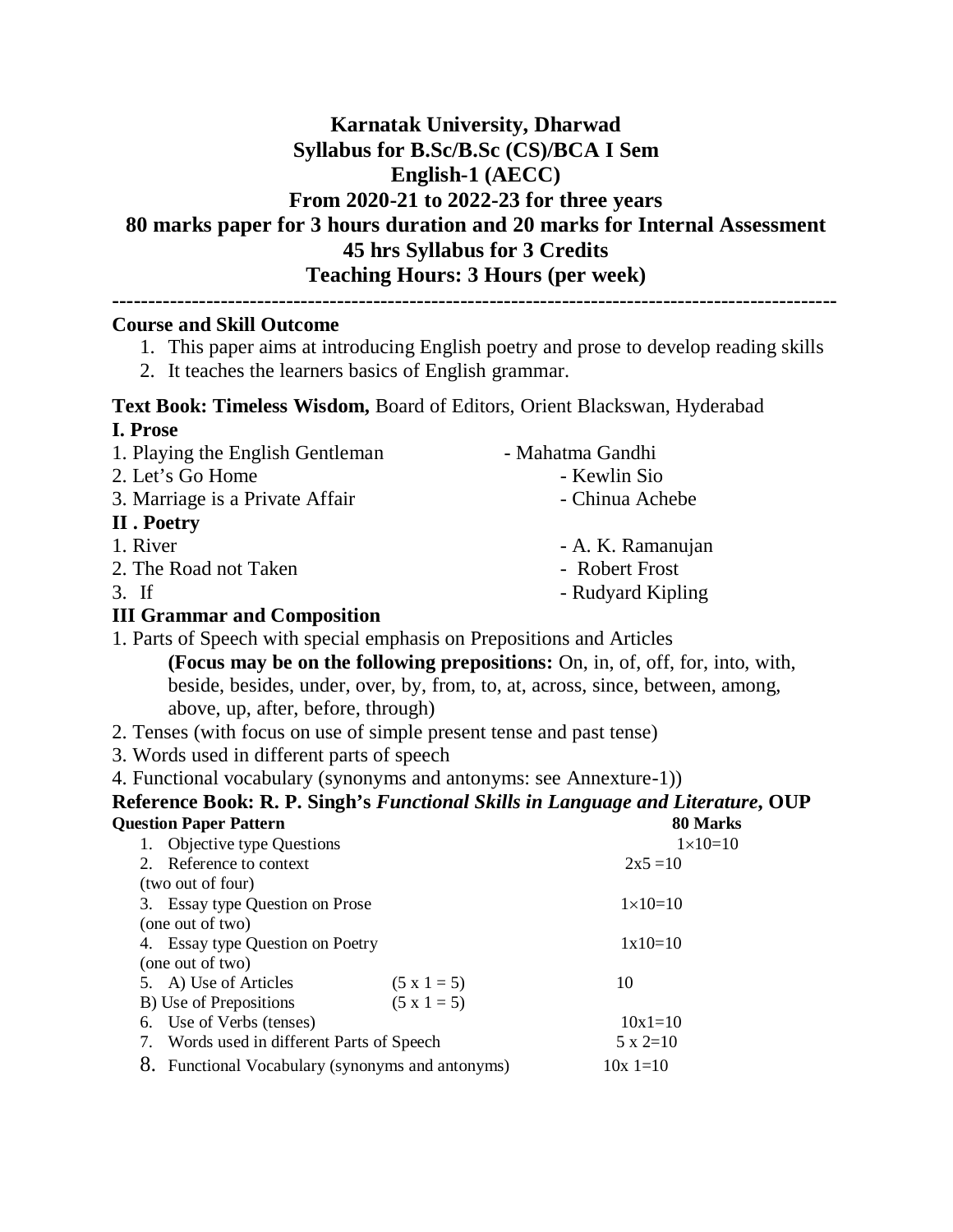## **Karnatak University, Dharwad Syllabus for B.SC (Hotel Management) I Sem English-1 (AECC) Title: Communicative English From 2020-21 to 2022-23 for three years 80 marks paper for 3 hours duration and 20 marks for Internal Assessment 45 hrs Syllabus for 3 Credits Teaching Hours: 3 Hours per Week**

### **Course and Skill Outcome**

1. This paper introduces communication skills for hotel management.

**2.** It teaches them various types and modes of communication.

**Section I:** Communication 1. Meaning, Definition and Importance of

Communication 2. Process of Communication 3. Barriers to Communication 4. Verbal and non-Verbal Communication

**Section II:** Work Place Correspondence 1. Writing Official Letters 2. Explanation Letters 3. Responding to Enquiries and Complaints 4. Writing Claims, Quotations, Acknowledgements and Orders

**Section III:** Non-Verbal Communication 1. Body Language 2. Facial Expressions 3. Eye contact 4. Proxemics and Space

**Section IV:** Communication through Visuals 1. Interpreting Tables 2. Explaining the photographs 3. Explanation of Graphs 4. Explanation with the help of Maps, Designs and charts

## **Question Paper Pattern:**

| 1. Very short answer questions | $10x3 = 30$ |
|--------------------------------|-------------|
| 2. Short notes on all sections | $4x5=20$    |
| 3. Essay type questions        | $3x10=30$   |

### **Suggested Reading:**

- 1. More effective communication J V Vilanilam, Sage Publication Pvt Ltd.
- 2. Effective Documentation & Presentation Rai & Raj Himalaya Publishing house – Mumbai
- 3. Commercial Correspondence & Office Management R S N Pillai & Bhagawati, S Chand & Company.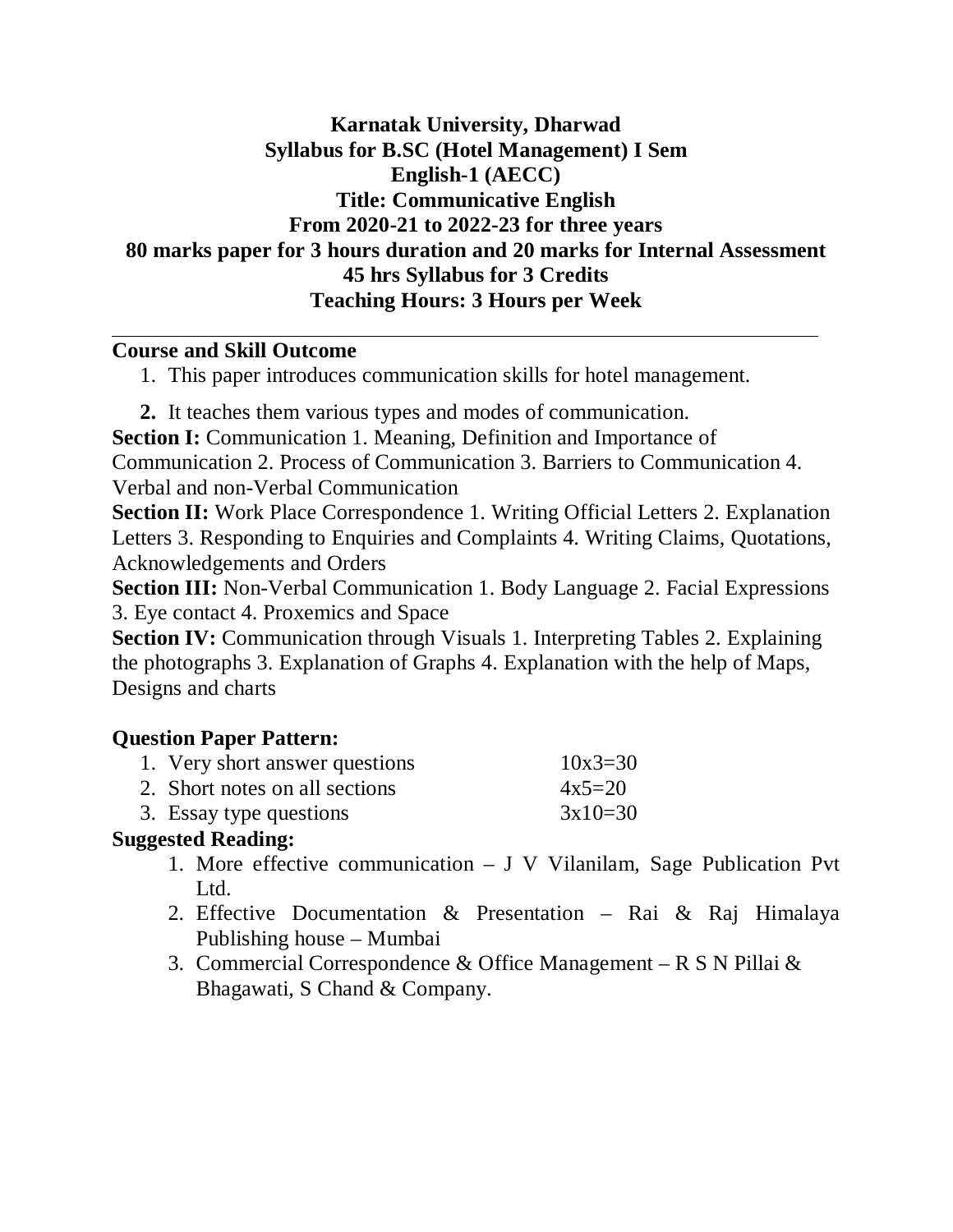### **Karnatak University, Dharwad**

## **Syllabus for BA/BSW/B.Music/BFA/BVA/MTTM I Sem MIL Additional English-1 (AECC) (From 2020-21 to 2022-23 for three years) 80 marks paper for 3 hours duration and 20 marks for Internal Assessment 45 hrs Syllabus for 3 Credits Teaching Hours: 3 Hours per Week**

----------------------------------------------------------------------------------------------------

#### **Course and Skill Outcome**

- 1. This paper introduces the students to short stories in English.
- 2. It teaches the learners writing headlines, slogans and report writing.

### Text Book: **Short Stories of Yesterday and Today, ed** Shiv K. Kumar (OUP)

- 1. The Model Millionaire Oscar Wilde 2. The Mother **- Somerset Maugham** 3. Adventures of the German Student - Washington Irving
- 
- 
- 4. Karma Khushwant Singh

### **Grammar:**

Match the words, preparation headlines, slogans, Report writing

| <b>Question Paper Pattern</b>             | <b>Marks</b>   |
|-------------------------------------------|----------------|
| 1. Objective type Questions               | $10\times1=10$ |
| 2. Reference to context (two out of four) | 10             |
| 3. Essay type question on short stories   | 10             |
| (one out of two)                          |                |
| 4. Essay type question on short stories   | 10             |
| (one out of two)                          |                |
| 5. Short notes on the short stories       | $2x5=10$       |
| (two out of four)                         |                |
| 6. Match the words with their meanings    | $10\times1=10$ |
| 7. Preparation of Headlines and Slogans   | 10             |
| 8. Report Writing                         | 10             |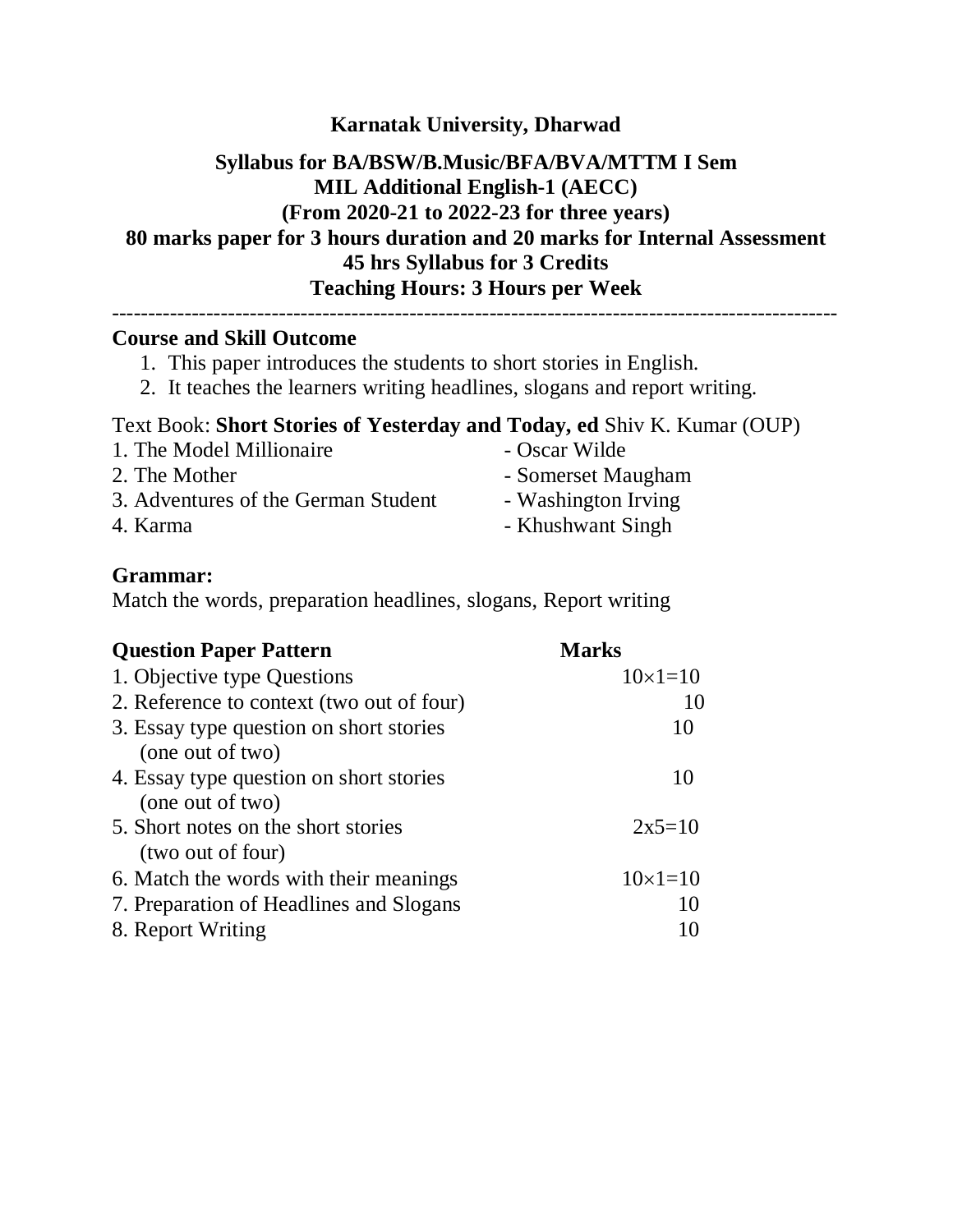## **Karnatak University, Dharwad Syllabus for B.Com/B.Com (CS)/BBA I Sem MIL Additional English-1 (AECC) From 2020-21 to 2022-23 for three years For B.Com /B.Com (CS)/: 80 marks paper for 3 hours duration and 20 marks for IA BBA: 75 marks paper for 3 hours duration and 25 marks for IA 45 hrs Syllabus for 3 Credits Teaching Hours: 3 Hours (Per Week)**

| <b>Course and Skill Outcome</b><br>1. This paper introduces the students to essay-writing in English.                                                                                                                                                                                                                                |                    |              |
|--------------------------------------------------------------------------------------------------------------------------------------------------------------------------------------------------------------------------------------------------------------------------------------------------------------------------------------|--------------------|--------------|
| It teaches the learners writing headlines, slogans and report writing.<br>2.                                                                                                                                                                                                                                                         |                    |              |
| I Text Book Selected Essays - Orient Blackswan, Hyderabad<br>1. The Spectator Club<br>- Richard Steele<br>2. The Man in Black<br>- Oliver Goldsmith<br>3. Dream Children<br>- Charles Lamb<br>4. An Apology for Idlers<br>- R. L. Stevenson<br><b>II</b> Grammar:<br>Match the words, preparation headlines, slogans, Report writing |                    |              |
| for B.Com and B.com (CS)<br><b>Question Paper Pattern</b>                                                                                                                                                                                                                                                                            | <b>Marks</b>       |              |
| 1. Objective type Questions                                                                                                                                                                                                                                                                                                          | $1 \times 10 = 10$ |              |
| 2. Reference to the context (two out of four)                                                                                                                                                                                                                                                                                        | $2 \times 5 = 10$  |              |
| 3. Essay type question on essays                                                                                                                                                                                                                                                                                                     | 10                 |              |
| (one out of two)                                                                                                                                                                                                                                                                                                                     |                    |              |
| 4. Essay type question on essays                                                                                                                                                                                                                                                                                                     | 10                 |              |
| (one out of two)                                                                                                                                                                                                                                                                                                                     |                    |              |
| 5. Short notes on the essays $(2x5)$<br>(two out of four)                                                                                                                                                                                                                                                                            | 10                 |              |
| 6. Match the words with their meanings                                                                                                                                                                                                                                                                                               | $10 \times 1 = 10$ |              |
| 7. Preparation of Headlines and Slogans                                                                                                                                                                                                                                                                                              | 10                 |              |
| 8. Report Writing                                                                                                                                                                                                                                                                                                                    |                    | 10           |
| for BBA MIL Additional English-1<br><b>Question Paper Pattern</b>                                                                                                                                                                                                                                                                    |                    | <b>Marks</b> |
| 1. Objective type Questions                                                                                                                                                                                                                                                                                                          | $1 \times 10 = 10$ |              |
| 2. Reference to the context (one out of two)                                                                                                                                                                                                                                                                                         | $2 \times 5 = 10$  |              |
| 3. Essay type question on essays<br>(one out of two)                                                                                                                                                                                                                                                                                 | 10                 |              |
| 4. Essay type question on essays<br>(one out of two)                                                                                                                                                                                                                                                                                 | 10                 |              |
| 5. Short notes on the essays $(2x5)$<br>(two out of four)                                                                                                                                                                                                                                                                            | 10                 |              |
| 6. Match the words with their meanings                                                                                                                                                                                                                                                                                               | $5 \times 1 = 5$   |              |
| 7. Preparation of Headlines and Slogans                                                                                                                                                                                                                                                                                              | 10                 |              |
| 8. Report Writing                                                                                                                                                                                                                                                                                                                    |                    | 10           |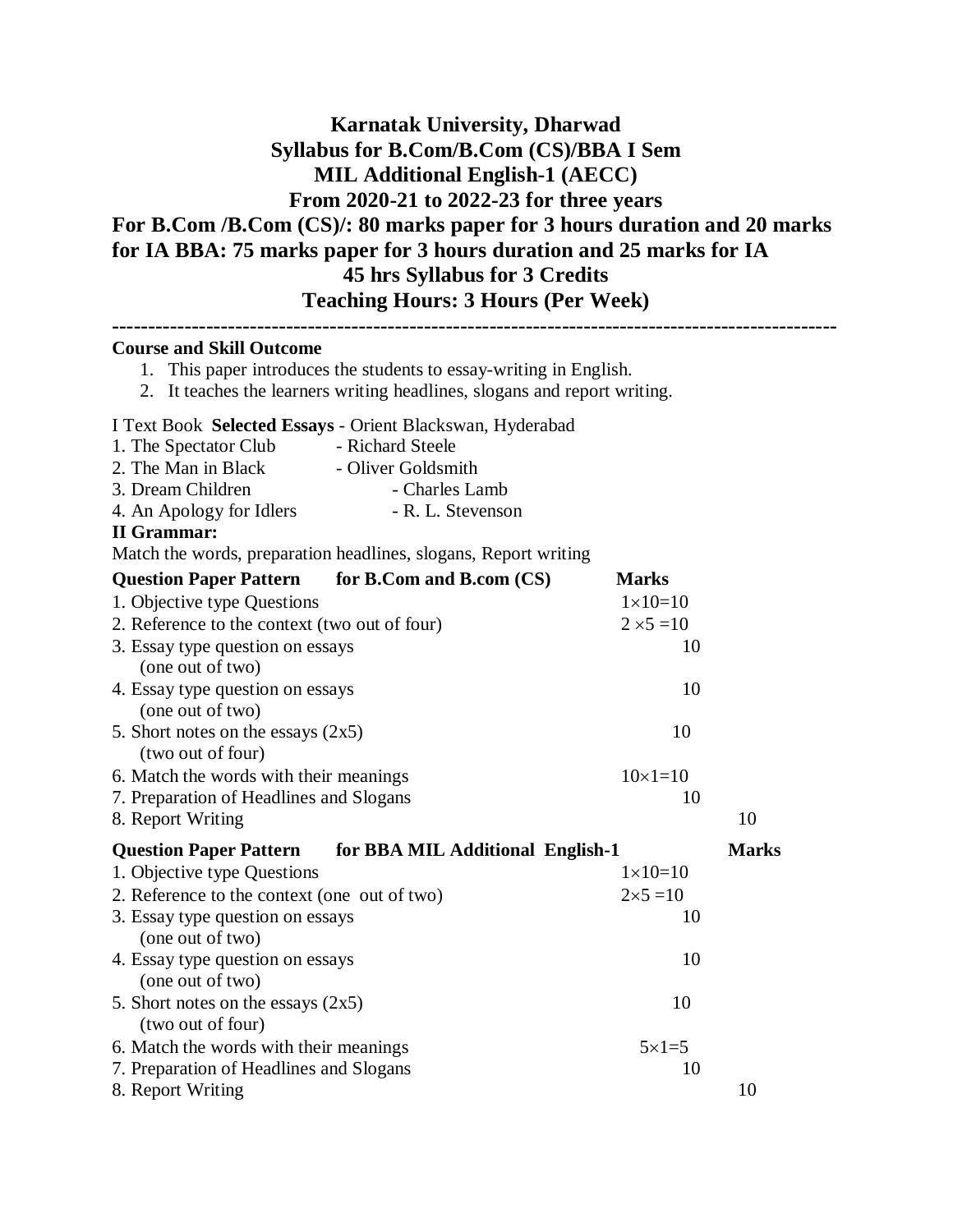## **Karnatak University, Dharwad Syllabus for B.Sc/B.Sc (CS)/BCA I Sem MIL Additional English-1 (AECC) From 2020-21 to 2022-23 for three years 80 marks paper for 3 hours duration and 20 marks for Internal Assessment 45 hrs Syllabus for 3 Credits Teaching Hours: 3 Hours (per week)**

| <b>Course and Skill Outcome</b><br>1. This paper introduces the students to appreciate one-act-plays in English.<br>2. It teaches the learners writing headlines, slogans and report writing. |                    |  |
|-----------------------------------------------------------------------------------------------------------------------------------------------------------------------------------------------|--------------------|--|
| I Text Book – On the Stage: One Act Plays, ed K. Sujata, Blackswan, Hyderabad                                                                                                                 |                    |  |
| 1. Before Breakfast                                                                                                                                                                           | - Eugene O'Neill   |  |
| 2. Sunny Morning: a Comedy of Madrid- Serafin and Jaoquin Alvarez Quintero                                                                                                                    |                    |  |
| 3. The Trick<br>- Erisa Kironde                                                                                                                                                               |                    |  |
| - M. Sajitha<br>4. Matsyagandhi                                                                                                                                                               |                    |  |
| <b>II Grammar:</b> Match the words with their meanings, Preparation of Headlines and                                                                                                          |                    |  |
| Slogans, Report Writing                                                                                                                                                                       |                    |  |
| <b>Pattern of Question Paper</b><br><b>Marks</b>                                                                                                                                              |                    |  |
| 1. Objective type Questions                                                                                                                                                                   | $1 \times 10 = 10$ |  |
| 2. Reference to Context (two out of four)<br>$2x5=10$                                                                                                                                         |                    |  |
| 3. Essay type question on the first two one-act plays<br>10                                                                                                                                   |                    |  |
| (one out of two)                                                                                                                                                                              |                    |  |
| 4. Essay type question on the last two one-act plays                                                                                                                                          | 10                 |  |
| (one out of two)                                                                                                                                                                              |                    |  |
| 5. Short notes on all the one-act plays                                                                                                                                                       | $2x5=10$           |  |
| (two out of four)                                                                                                                                                                             |                    |  |
| 6. Match the words with their meanings                                                                                                                                                        | $10 \times 1 = 10$ |  |
| 7. Preparation of Headlines and Slogans                                                                                                                                                       | 10                 |  |
| 8. Report Writing<br>10                                                                                                                                                                       |                    |  |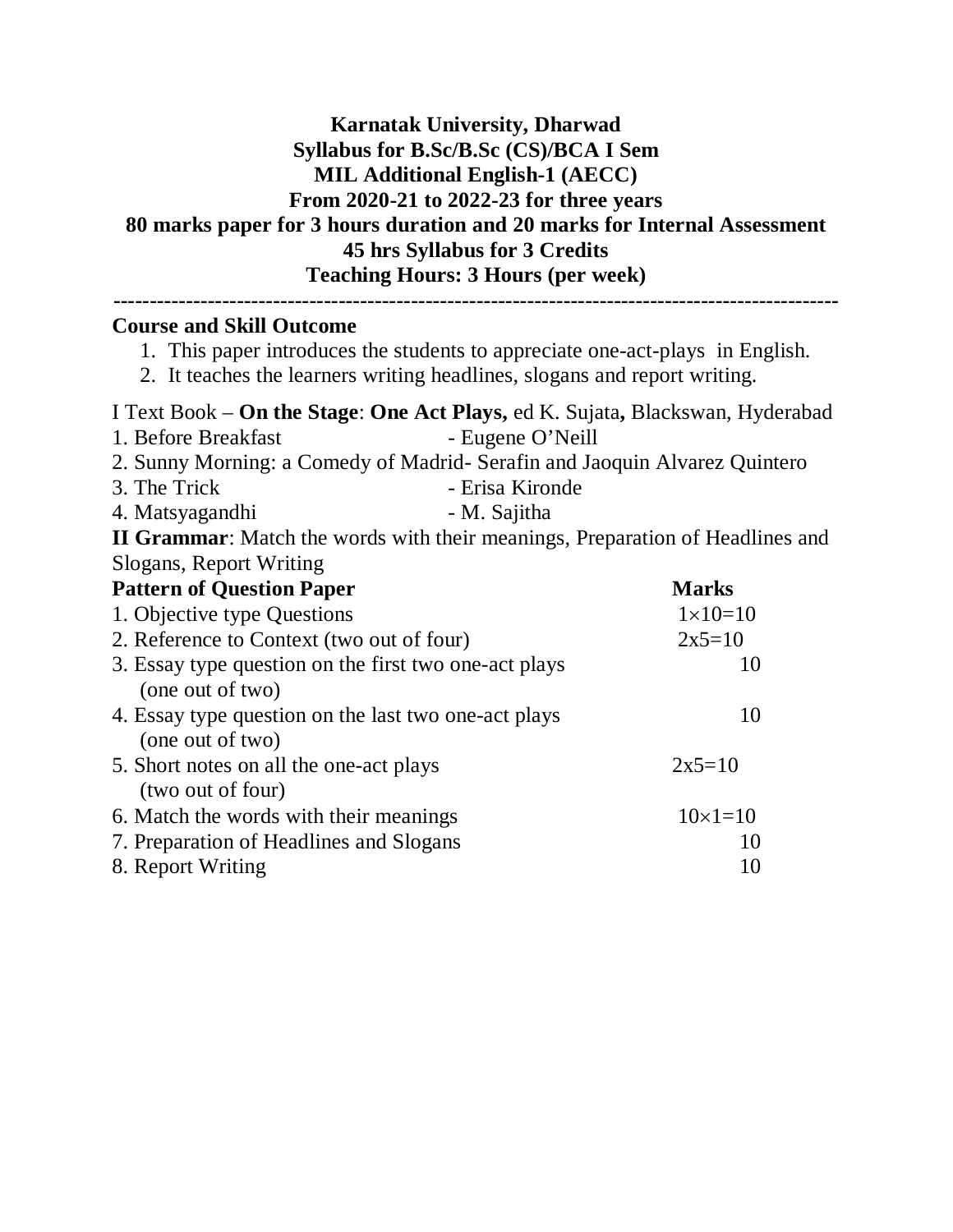## **Karnatak University, Dharwad Syllabus for B.Sc (Hotel Management) I Sem MIL Additional English-1 (AECC) From 2020-21 to 2022-23 for three years 80 marks paper for 3 hours duration and 20 marks for Internal Assessment 45 hrs Syllabus for 3 Credits Teaching Hours: 3 Hours per Week**

| <b>Course and Skill Outcome</b><br>1. This paper introduces the students to appreciate one-act-plays in English.                                                                                                                                                                                                                                                 |                    |  |
|------------------------------------------------------------------------------------------------------------------------------------------------------------------------------------------------------------------------------------------------------------------------------------------------------------------------------------------------------------------|--------------------|--|
| 2. It teaches the learners the writing of headlines, slogans and report writing.<br>I Text Book – On the Stage: One Act Plays, ed K. Sujata, Blackswan, Hyderabad<br>- Eugene O'Neill<br>1. Before Breakfast<br>2. Sunny Morning: a Comedy of Madrid- Serafin and Jaoquin Alvarez Quintero<br>3. The Trick<br>- Erisa Kironde<br>- M. Sajitha<br>4. Matsyagandhi |                    |  |
| II Grammar: Match the words with their meanings, Preparation of Headlines and                                                                                                                                                                                                                                                                                    |                    |  |
| Slogans, Report Writing                                                                                                                                                                                                                                                                                                                                          |                    |  |
| <b>Pattern of Question Paper</b>                                                                                                                                                                                                                                                                                                                                 | <b>Marks</b>       |  |
| 1. Objective type Questions                                                                                                                                                                                                                                                                                                                                      | $1 \times 10 = 10$ |  |
| 2. Reference to Context (two out of four)                                                                                                                                                                                                                                                                                                                        | $2x5=10$           |  |
| 3. Essay type question on the first two one-act plays<br>(one out of two)                                                                                                                                                                                                                                                                                        | 10                 |  |
| 4. Essay type question on the last two one-act plays<br>(one out of two)                                                                                                                                                                                                                                                                                         | 10                 |  |
| 5. Short notes on the all one-act plays (two out of four)                                                                                                                                                                                                                                                                                                        | $2x5=10$           |  |
| 6. Match the words with their meanings                                                                                                                                                                                                                                                                                                                           | $10\times1=10$     |  |
| 7. Preparation of Headlines and Slogans                                                                                                                                                                                                                                                                                                                          | 10                 |  |
| 8. Report Writing                                                                                                                                                                                                                                                                                                                                                | 10                 |  |
|                                                                                                                                                                                                                                                                                                                                                                  |                    |  |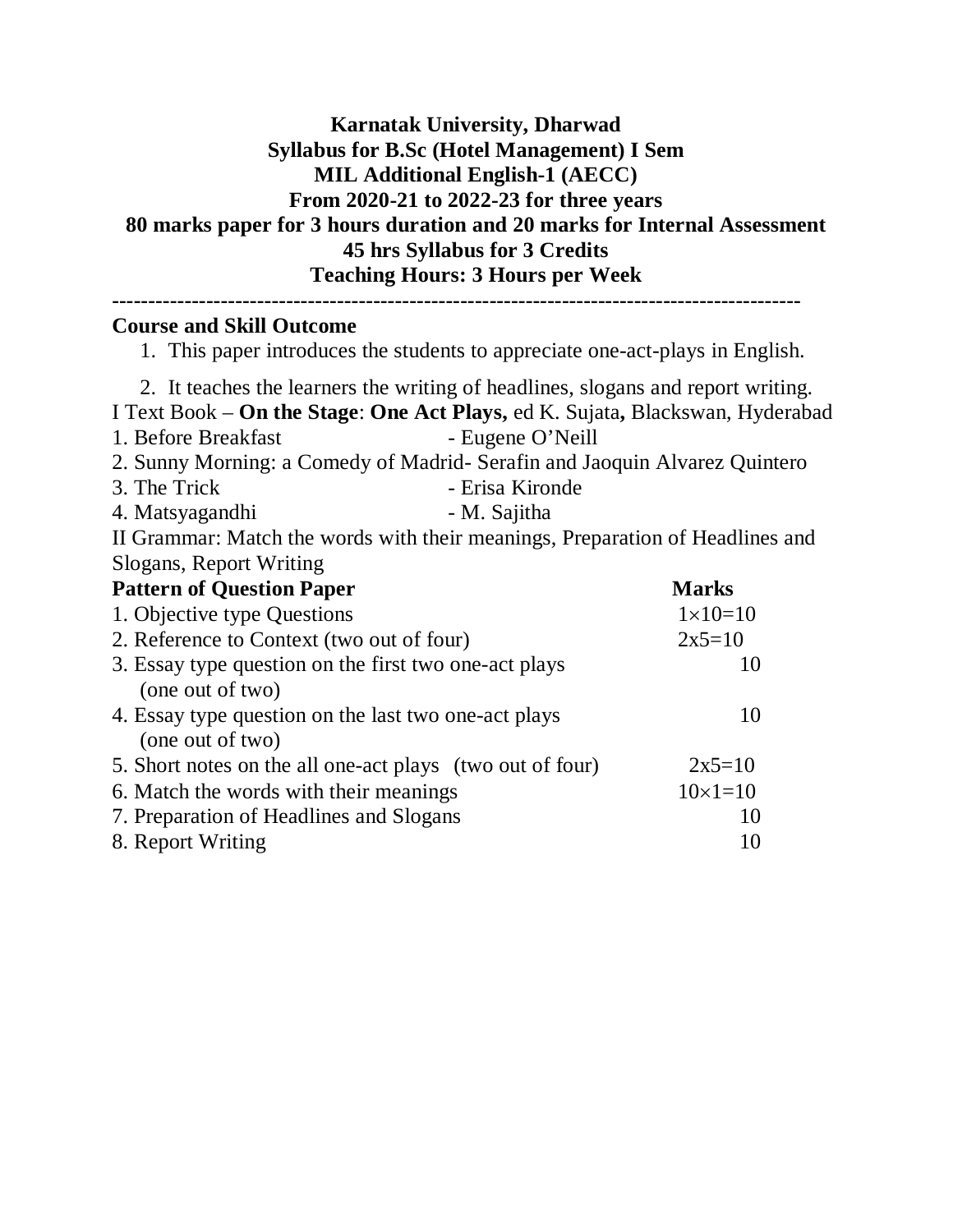## **Karnatak University, Dharwad Syllabus for BA/BSW/B.Music/BFA/BVA/MTTM II Sem English-2 (AECC) 80 marks paper for 3 hours duration and 20 marks for Internal Assessment 45 hrs Syllabus for 3 Credits Teaching Hours: 3 Hours per Week**

----------------------------------------------------------------------------------------------------

1. This paper aims at introducing English poetry and prose to develop reading and comprehension skills. 2. It teaches them the basics of communicative English. **Text Book: Shalmala: An Anthology of Poetry and Prose,** ed Board of Editors, OUP, Bengaluru **I Prose** 1. The Nightingale and the Rose -Oscar Wilde 2. The Canker of Untruth - Mahatma Gandhi 3. The Silver Lining **- Chaman Nahal II Poetry** 1. To India my Nativeland - Henry Derozio 2. Village School Master - Oliver Goldsmith 3. The Tiger - William Blake

#### **III Grammar and Composition**

**Course and Skill Outcome**

Correction of Errors

Combining sentences with appropriate conjunctions

Use of adverbs and adjectives

Dialogue Writing: Common situations

Short speeches for welcoming, introducing, proposing vote of thanks and Teachers Day, Gandhi Jayanti, Independence Day and Republic Day etc.

One-word substitution (See Annexture-2), Collocations (See Annexture-2)

| Suggested Reading: R. P. Singh's Functional Skills in Language and Literature, OUP |  |                           |  |
|------------------------------------------------------------------------------------|--|---------------------------|--|
|                                                                                    |  | $\mathbf{M}$ $\mathbf{L}$ |  |

| Question Paper Pattern (See Annexure 3)<br>Marks                |                |    |
|-----------------------------------------------------------------|----------------|----|
|                                                                 | $10\times1=10$ |    |
|                                                                 |                | 10 |
|                                                                 |                |    |
|                                                                 | 10             |    |
|                                                                 |                |    |
|                                                                 | $2x5=10$       |    |
|                                                                 |                |    |
|                                                                 | $10\times1=10$ |    |
| 6. a. Combining sentences with appropriate conjunctions $(5x1)$ | 10             |    |
| b. Use of proper adverbs and adjectives $(5x1)$                 |                |    |
| $(1x5 = 5)$                                                     |                | 10 |
| $(1x5 = 5)$                                                     |                |    |
| $(5x1 = 5)$                                                     | 10             |    |
| $(5x1=5)$                                                       |                |    |
|                                                                 |                |    |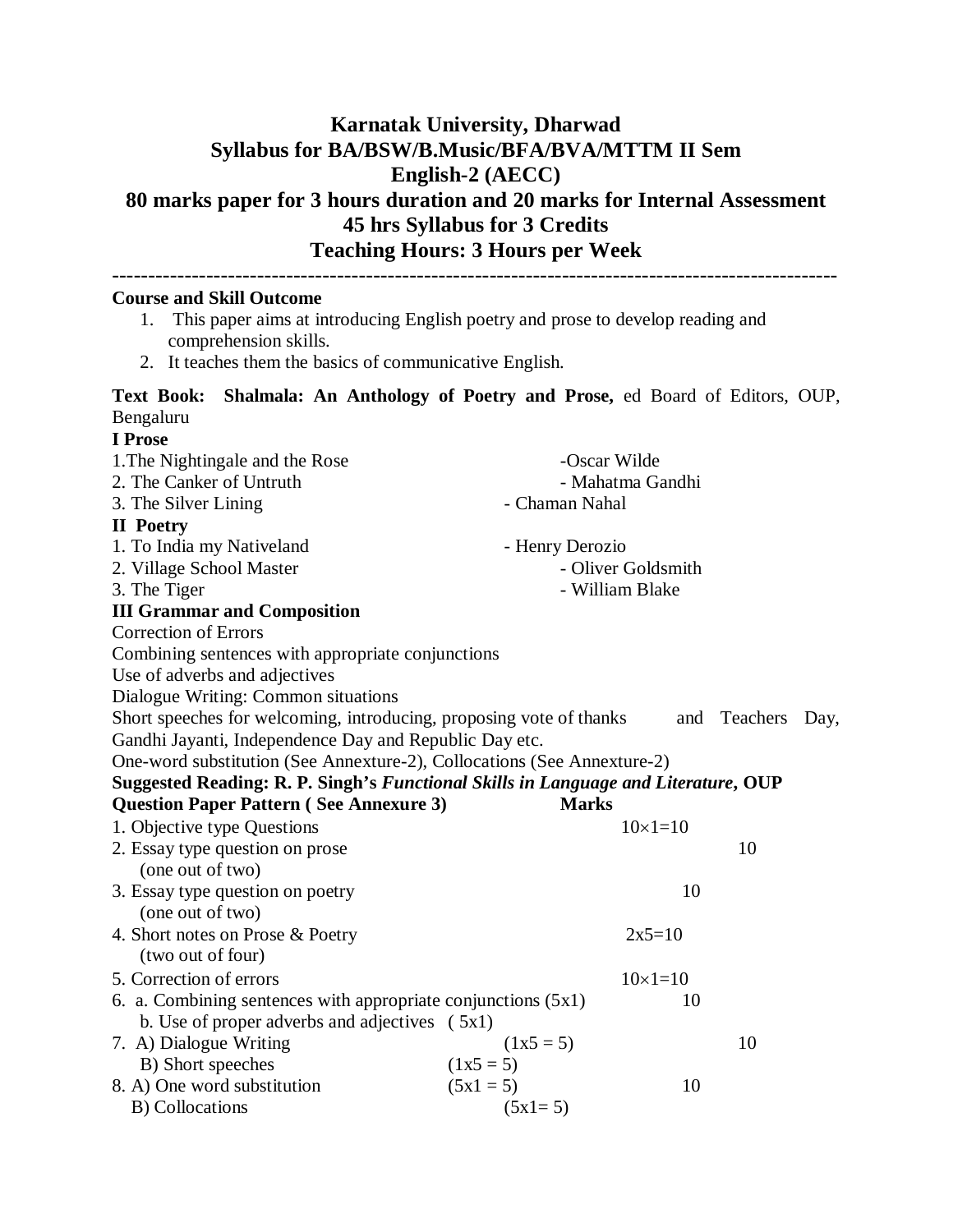## **Karnatak University, Dharwad Syllabus for B.Com/B.Com (CS)/BBA II Sem English-2 (AECC)**

## **For B.Com /B.Com (CS)/: 80 marks paper for 3 hours duration and 20 marks for IA BBA: 75 marks paper for 3 hours duration and 25 marks for IA 45 hrs Syllabus for 3 Credits Teaching Hours: 3 Hours per Week**

**----------------------------------------------------------------------------------------------------**

### **Course and Skill Outcome**

- 1. This paper aims at introducing English poetry and prose to develop reading and comprehension skills.
- 2. It teaches them the basics of communicative English.

## **Text Book Life and Learning**, ed Board of Editors, Orient Blackswan, Hyderbad **I Prose**

- 1. On Shaking Hands A. G. Gardiner
- 2. The Diamond Necklace Guy de Maupassant
- 3. My Brother, My Brother Norah Burke

## **II Poetry**

- 1. A Noiseless Patient Spider Walt Whitman
- 2. La Belle Dame Sans Merci John Keats
- 3. The Last of the Princes A. K. Ramanujan
- 
- 
- 
- 
- 

- 
- **III Grammar and Composition**

Correction of Errors Combining sentences with appropriate conjunctions Use of adverbs and adjectives Dialogue Writing: Common situations Short speeches for welcoming, introducing, proposing vote of thanks and Independence Day ad Republic Day Resume writing Advertisement writing **Suggested Reading: R. P. Singh's** *Functional Skills in Language and Literature***, OUP**

**Question Paper Pattern for B.Com I Sem and B.Com (CS) (see Annexure 3)80 Marks**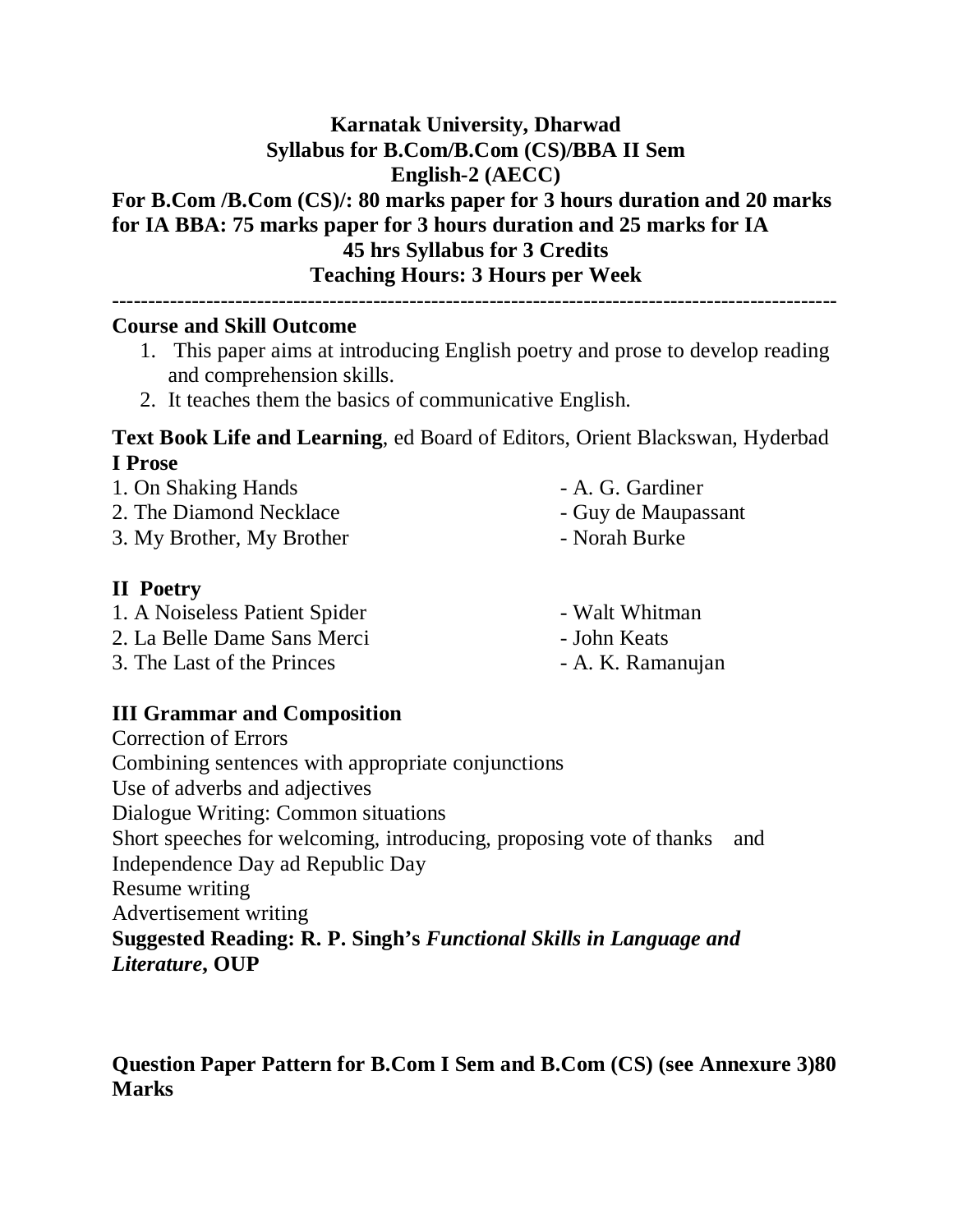| 1. Objective type Questions                                                                 | $10 \times 1 = 10$ |
|---------------------------------------------------------------------------------------------|--------------------|
| 2. Essay type question on Prose                                                             | 10                 |
| (one out of two)                                                                            |                    |
| 3. Essay type question on poetry                                                            | 10                 |
| (one out of two)                                                                            |                    |
| 4. Short notes from prose and poetry                                                        | $2X5=10$           |
| (two out of four)                                                                           |                    |
| 5. Correction of sentences                                                                  | 10                 |
| 6. a) Combining sentences with appropriate conjunctions<br>b) Use of adverbs and adjectives | 10                 |
| 7. a) Dialogue Writing<br>(5)                                                               | 10                 |
| b) Short speeches $(5)$                                                                     |                    |
| 8. a) Resume writing<br>(5)                                                                 | 10                 |
| b) Advertisement writing (5)                                                                |                    |
| <b>Question Paper Pattern for BBA II Sem</b>                                                | 75 Marks           |
| 1. Objective type Questions                                                                 | $10 \times 1 = 10$ |
| 2. Essay type Question on Prose                                                             | $1 \times 10 = 10$ |
| (one out of two)                                                                            |                    |
| 3. Essay type Question on Poetry<br>(one out of two)                                        | $1x10=10$          |
| 4. Short notes on poetry and prose (two out of four)                                        | 10                 |
| 5. Correction of errors                                                                     | $10x1=10$          |
| 6. a) Combining sentences with appropriate conjunctions<br>b) Use of adverbs and adjectives | 10                 |
| 7. a) Dialogue Writing (5)                                                                  | 10                 |
| b) Short speeches (5)                                                                       |                    |
| 8. a) Resume writing<br>(5)<br>b) Advertisement writing (5)                                 | 10                 |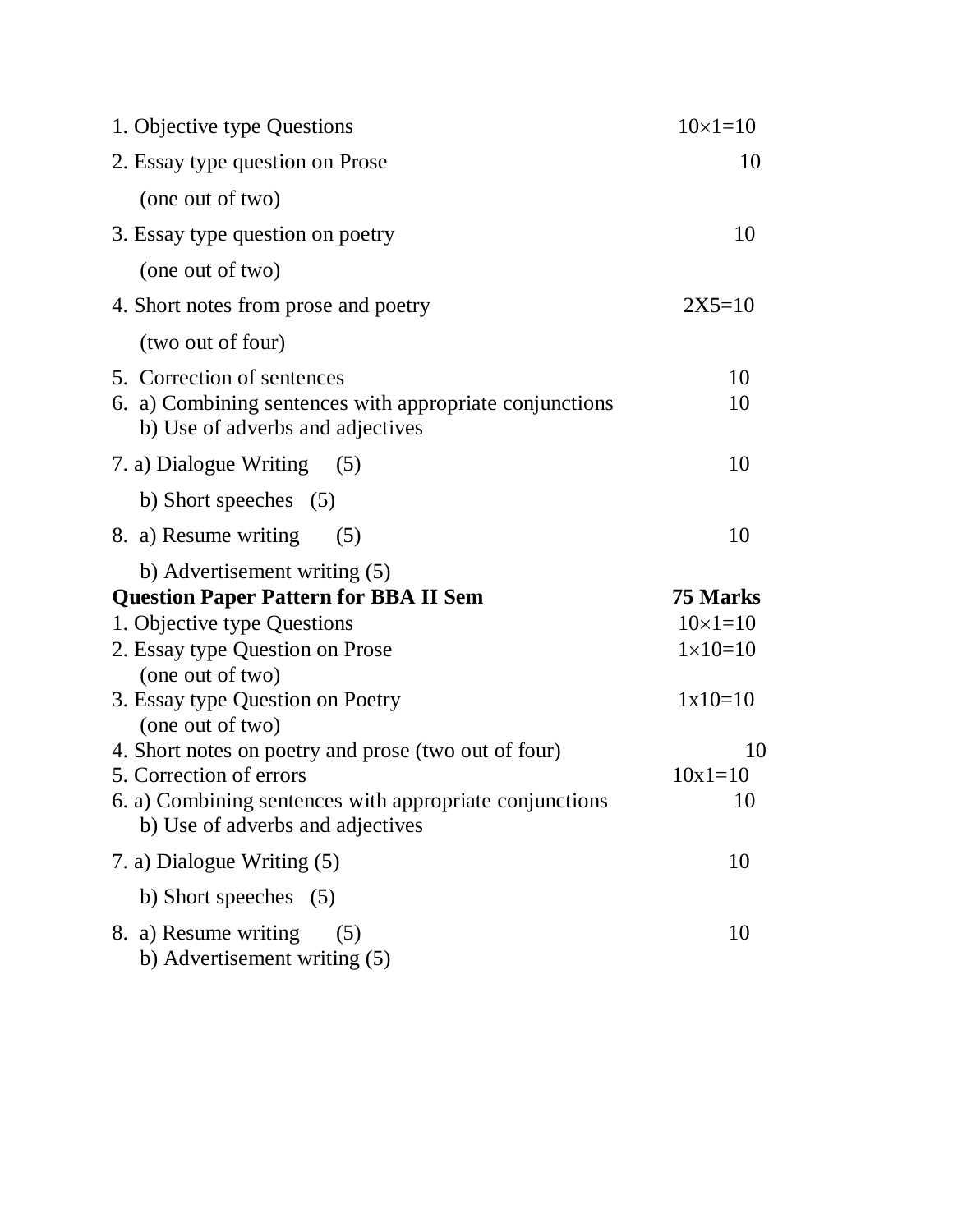## **Karnatak University, Dharwad Syllabus for B.Sc/B.Sc (CS)/BCA II Sem English-2 (AECC) 80 marks paper for 3 hours duration and 20 marks for Internal Assessment 45 hrs Syllabus for 3 Credits Teaching Hours: 3 Hours (per week)**

| <b>Course and Skill Outcome</b>                                                                               |                      |  |  |  |
|---------------------------------------------------------------------------------------------------------------|----------------------|--|--|--|
| This paper aims at introducing English poetry and prose to develop reading and<br>1.<br>comprehension skills. |                      |  |  |  |
| 2. It teaches them the basics of communicative English.                                                       |                      |  |  |  |
| Text Book: Timeless Wisdom, Board of Editors, Orient Blackswan, Hyderabad                                     |                      |  |  |  |
| I. Prose                                                                                                      |                      |  |  |  |
| 1. Sparrows                                                                                                   | - K. A. Abbas        |  |  |  |
| 2. An Astrologer's Day                                                                                        | - R. K. Narayan      |  |  |  |
| 3. The Function of Education                                                                                  | - J. Krishnamurti    |  |  |  |
| II . Poetry                                                                                                   |                      |  |  |  |
| 1. The World is Too Much With Us                                                                              | - William Wordsworth |  |  |  |
| 2. Prayer Before God                                                                                          | - Louis MacNeice     |  |  |  |
| 3. Gandhi<br>- Niranjan Mohanty                                                                               |                      |  |  |  |
| <b>III Grammar and Composition</b>                                                                            |                      |  |  |  |
| <b>Correction of Errors</b>                                                                                   |                      |  |  |  |
| Combining sentences with appropriate conjunctions                                                             |                      |  |  |  |
| Use of adverbs and adjectives                                                                                 |                      |  |  |  |
| Dialogue Writing: Common situations                                                                           |                      |  |  |  |
| Short speeches for welcoming, introducing, proposing vote of thanks                                           | Independence<br>and  |  |  |  |
| Day ad Republic Day                                                                                           |                      |  |  |  |
| One word substitution (See Annexture-2), Collocations (See Annexture-2)                                       |                      |  |  |  |
| Suggested Reading: R. P. Singh's Functional Skills in Language and Literature, OUP                            |                      |  |  |  |

| <b>Question Paper Pattern for B.Sc/B.Sc (CS)/BCA</b>        |     | <b>Marks</b> |                |    |
|-------------------------------------------------------------|-----|--------------|----------------|----|
| 1. Objective type Questions                                 |     |              | $10\times1=10$ |    |
| 2. Essay type question on prose                             |     |              |                | 10 |
| (one out of two)                                            |     |              |                |    |
| 3. Essay type question on poetry                            |     |              | 10             |    |
| (one out of two)                                            |     |              |                |    |
| 4. Short notes on Prose & Poetry                            |     |              | $2x5=10$       |    |
| (two out of four)                                           |     |              |                |    |
| 5. Correction of errors                                     |     |              | $10\times1=10$ |    |
| 6. a. Combining sentences with appropriate conjunctions (5) |     |              | 10             |    |
| b. Use of proper adverbs and adjectives (5)                 |     |              |                |    |
| 7. A) Dialogue Writing                                      | (5) |              |                | 10 |
| B) Short speeches                                           | (5) |              |                |    |
| 8. A) One word substitution                                 | (5) |              | 10             |    |
| B) Collocations                                             | (5) |              |                |    |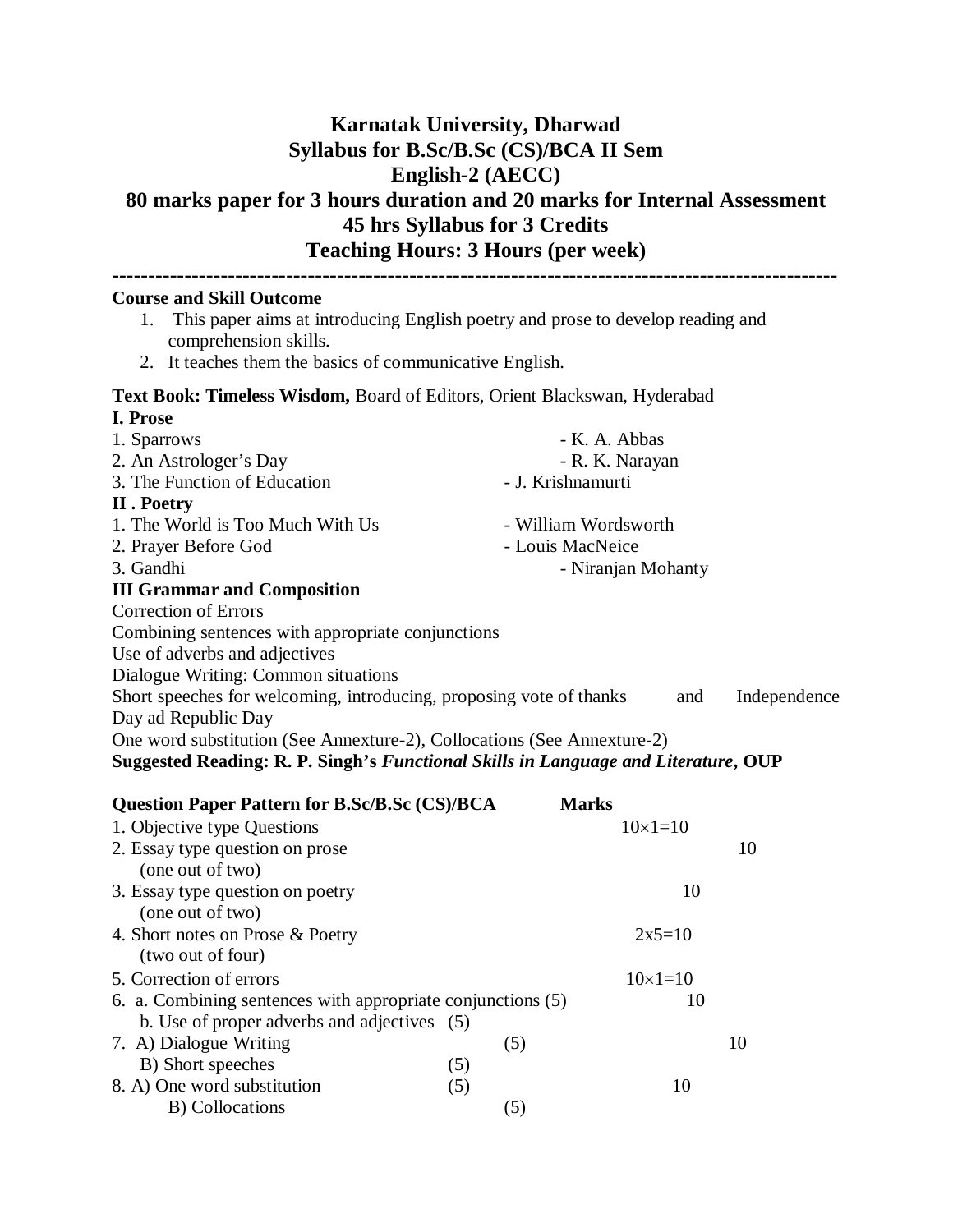## **Karnatak University, Dharwad Syllabus for B.SC (Hotel Management) II Sem English-2 (AECC) Title: Spoken English for Hotel Management 80 marks paper for 3 hours duration and 20 marks for Internal Assessment 45 hrs Syllabus for 3 Credits Teaching Hours: 3 Hours (per week)**

#### **Course and Skill Outcome:**

- 1. This paper teaches them the skills in the front desk management.
- 2. It introduces them to business English.

**Section I:** English for Front Desk Management 1. Greeting, Welcoming 2. Dealing with Complaints, Giving Instructions or Directions 3. Giving Information: About Various Facilities, Distance, Area, Local Specialities, 4. Consultation and Solution of Problems 5. Accepting Praises and Criticism, Apologizing

**Section II:** Fluency and Etiquettes 1. Polite sentences and Words 2. Use of Persuading words 3. Intonation and Voice Modulation 4. Developing Vocabulary

Section III: Business Speeches 1. Principles of Effective Speech and Presentations 2. Speeches: Introduction, Vote of Thanks, Occasional Speech, Theme Speech 3. Use of Audio-Visual Aids in Presentations

**Section IV:** Cross-Cultural Communication 1. Dealing with Language Differences 2. Probing Questions to get information 3. Etiquettes in Cross-cultural Communication

#### **Suggested Readings:**

- 1. More effective communication J V Vilanilam, Sage Publication Pvt Ltd.
- 2. Effective Documentation & Presentation Rai & Raj Himalaya Publishing house Mumbai
- 3. Commercial Correspondence & Office Management R S N Pillai & Bhagawati, S Chand & Co.
- 4. Communication Today Ray Rubeen, Himalaya Publishing House Mumbai.
- 5. Business Communication Lesikar & Pettit AITBS Publishers Delhi
- 6. Business Communication Today Sushil Bahl Response Books, Sage Publication, N. Delhi.
- 7. The Essence of Effective Communication Ludlow & Panton PHI, N. Delhi.
- 8. Business Communication Pradhan Bhende & thankur Himalaya Publishing House Mumbai.
- 9. Mastering Communication Skills and Soft Skills N Krishnaswamy , Lalitha Krishnaswamy and others – Bloomsbury, New Delhi, 2015
- 10. Developing Communication Skills Krishna Mohan and Banarji.

#### **Question Paper Pattern:**

| 1. Very short answer questions | $10x3 = 30$ |
|--------------------------------|-------------|
| 2. Short notes on all sections | $4x5=20$    |
| 3. Essay type questions        | $3x10=30$   |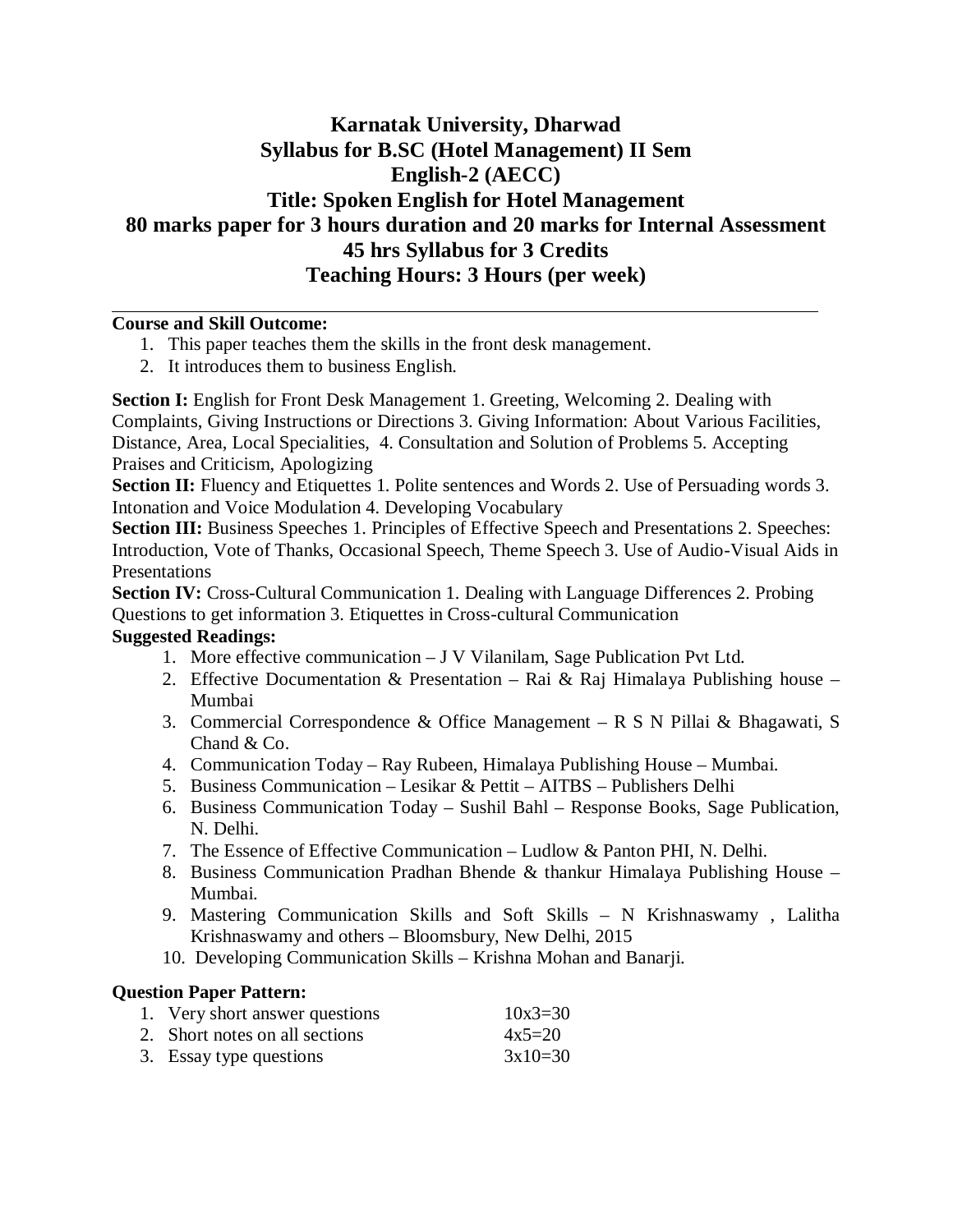## **Karnatak University, Dharwad Syllabus for BA/BSW/B.Music/BFA/BVA/MTTM MIL Additional English-2 (AECC) 80 marks paper for 3 hours duration and 20 marks for Internal Assessment 45 hrs Syllabus for 3 Credits Teaching Hours: 3 Hours per Week**

#### **Course and Skill Outcome**

1. This paper introduces the students to appreciate one-act-plays in English.

----------------------------------------------------------------------------------------------------

2. It teaches them how to expand an idea or proverb into paragraph and other writing skills.

#### I. Text Book: **Seven One-Act Plays, ed** K. S. Ramamurthy (OUP)

- 1. The Dear Departed -Stanley Houghton
- 2. Post Early for Christmas -- R. H. Wood 3. The King who Limped -Monica Thorne
- 4. Night Watches Allan Monkhouse

#### **II Grammar:**

Expansion of idea, letters of congratulations and compliments and paragraph writing

| <b>Ouestion Paper Paper</b>                       | <b>Marks</b>   |
|---------------------------------------------------|----------------|
| 1. Objective type Questions                       | $10\times1=10$ |
| 2. Reference to Context (two out of four)         | $2x5=10$       |
| 3. Essay type questions on the first two plays    | 10             |
| (one out of two)                                  |                |
| 4. Essay type question on the last two plays      | 10             |
| (one out of two)                                  |                |
| 5. Short notes on all the plays (two out of four) | $2x5=10$       |
| 6. Expansion of an idea or Proverb                | $2x5=10$       |
| 7. Letters of Congratulations and Compliments     | 10             |
| 8. Paragraph writing on current topics            | 10             |
| (one out of two)                                  |                |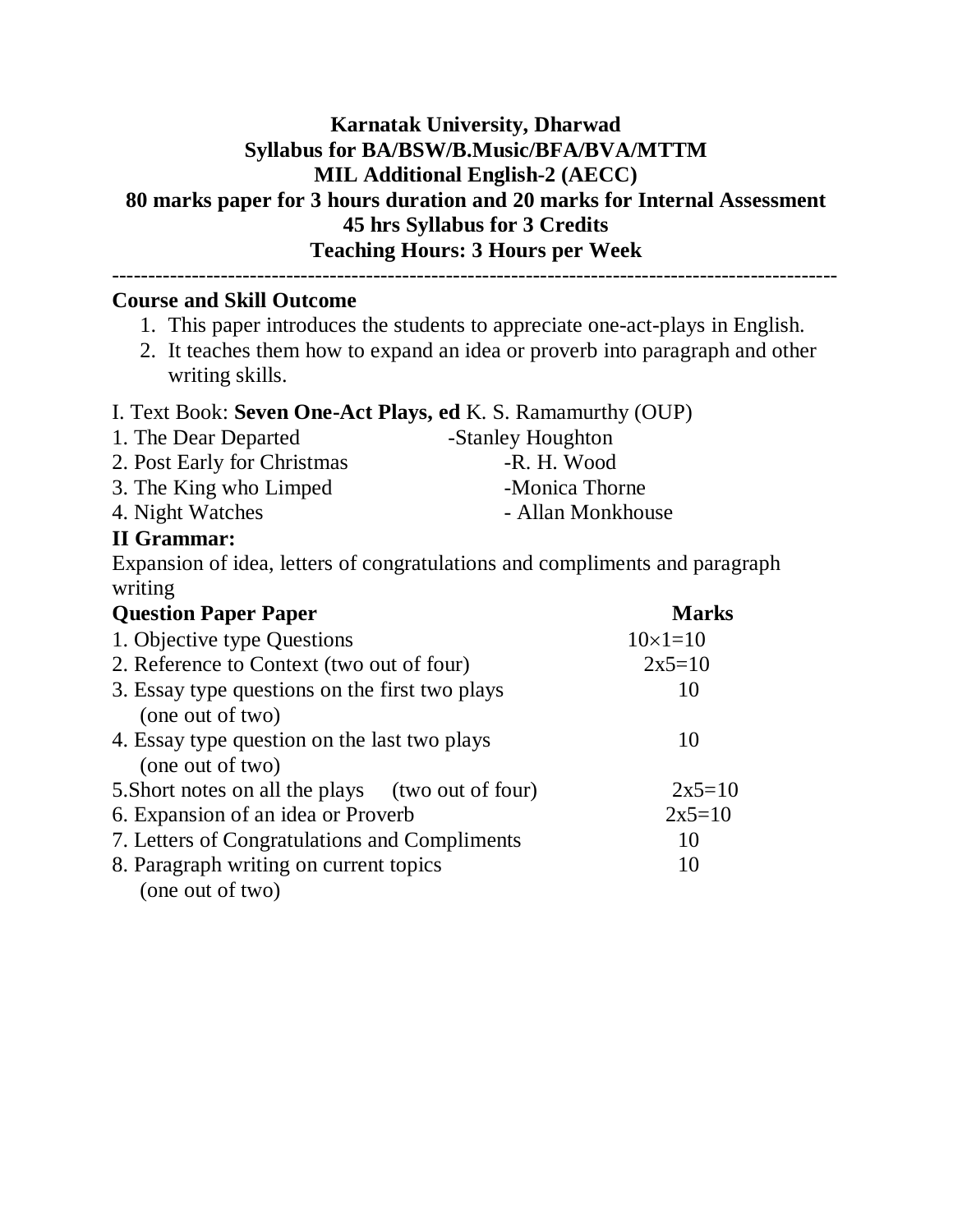## **Karnatak University, Dharwad Syllabus for B.Com/B.Com (CS)/BBA II Sem MIL Additional English-2 (AECC)**

**For B.Com /B.Com (CS)/: 80 marks paper for 3 hours duration and 20 marks for IA**

## **BBA: 75 marks paper for 3 hours duration and 25 marks for IA 45 hrs Syllabus for 3 Credits Teaching Hours: 3 Hours (Per Week)**

| <b>Course and Skill Outcome</b><br>1. This paper introduces the students to appreciate one-act-plays in English.<br>2. It teaches them how to expand an idea or proverb into paragraph and other writing skills. |                    |
|------------------------------------------------------------------------------------------------------------------------------------------------------------------------------------------------------------------|--------------------|
| I Text Book - The Curtain Raised - Orient Blackswan, Hyderabad                                                                                                                                                   |                    |
| 1. The Dear Departed<br>-Stanley Houghton                                                                                                                                                                        |                    |
| 2. Sacrifice<br>- Rabindranath Tagore                                                                                                                                                                            |                    |
| - Laurence Housman<br>3. The New Hangman                                                                                                                                                                         |                    |
| 4. Mother's Day<br>-J. B. Priestley                                                                                                                                                                              |                    |
| Grammar and Composition: Expansion of idea or proverb, Letters of Congratulations and                                                                                                                            |                    |
| Compliments, Paragraph writing on current topics                                                                                                                                                                 |                    |
| <b>Question Paper Pattern for B.Com /B.Com (CS)</b>                                                                                                                                                              | <b>Marks</b>       |
| 1. Objective type Questions                                                                                                                                                                                      | $1 \times 10 = 10$ |
| 2. Reference to the Context (two out of four)                                                                                                                                                                    | $2x5=10$           |
| 3. Essay type question on the first two plays (one out of two)                                                                                                                                                   | 10                 |
| 4. Essay type question on the last two plays (one out of two)                                                                                                                                                    | 10                 |
| 5. Short notes on all the plays<br>(two out of four)                                                                                                                                                             | $2x5=10$           |
| 6. Expansion of idea or proverb                                                                                                                                                                                  | $2x5=10$           |
| 7. Letters of Congratulations and Compliments                                                                                                                                                                    | 10                 |
| 8. Paragraph writing on current topics<br>(one out of two)                                                                                                                                                       | 10                 |
| <b>Marks</b><br><b>Question Paper Pattern for BBA</b>                                                                                                                                                            |                    |
| 1. Objective type Questions                                                                                                                                                                                      | $1 \times 10 = 10$ |
| 2. Reference to the Context (two out of four)                                                                                                                                                                    | $2x5=10$           |
| 3. Essay type question on the first two plays<br>(one out of two)                                                                                                                                                | 10                 |
| 4. Essay type question on the last two plays                                                                                                                                                                     | 10                 |
| (one out of two)                                                                                                                                                                                                 |                    |
| 5. Short notes on the all plays 2x5                                                                                                                                                                              | 10                 |
| (two out of four)                                                                                                                                                                                                |                    |
| 6. Expansion of idea or proverb                                                                                                                                                                                  | $1x5 = 5$          |
| 7. Letters of Congratulations and Compliments                                                                                                                                                                    | 10                 |
| 8. Paragraph writing on current topics                                                                                                                                                                           | 10                 |
| (one out of two)                                                                                                                                                                                                 |                    |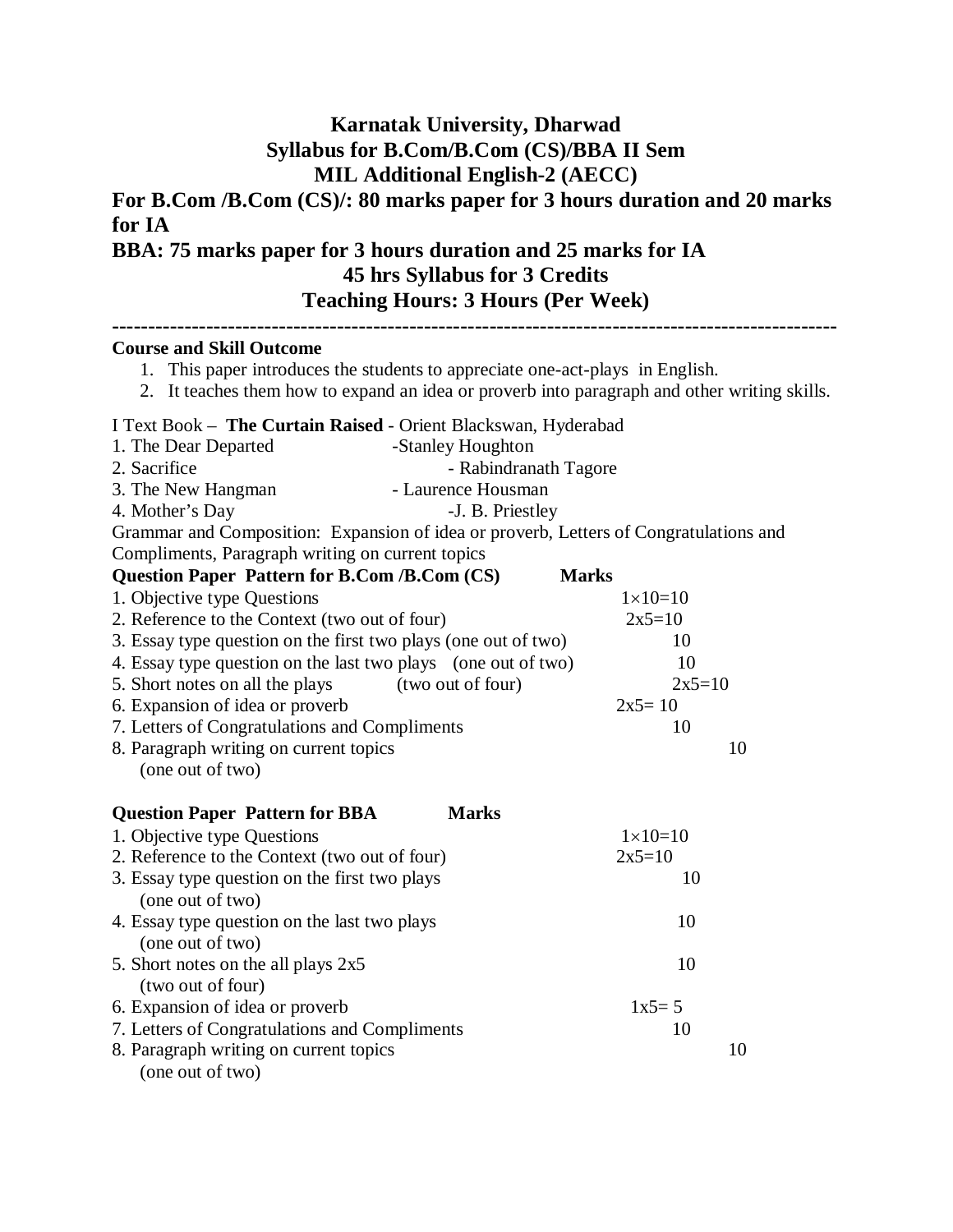### **Karnatak University, Dharwad Syllabus for B.Sc/B.Sc (CS)/BCA II Sem MIL Additional English-2 (AECC) 80 marks paper for 3 hours duration and 20 marks for Internal Assessment 45 hrs Syllabus for 3 Credits Teaching Hours: 3 Hours (per week) ----------------------------------------------------------------------------------------------------**

#### **Course and Skill Outcome**

- 1. This paper introduces the students to appreciate short stories in English.
- 2. It teaches them how to expand an idea or proverb into paragraph and other writing skills.

# I. Text Book – **Twelve Short Stories,** ed C. M. Sharma, OUP

| 1. How Much Land Does a Man Need?                                         | - Leo Tolstoy       |
|---------------------------------------------------------------------------|---------------------|
| 2. A True Story                                                           | - Mark Twain        |
| 3. My Uncle Jules                                                         | - Guy de Maupassant |
| 4. The Mother                                                             | - Somerset Maugham  |
| II. Grammar and Composition: Expansion of an idea and proverb, Letters of |                     |
| Congratulations and Compliments, Paragraph writing on current topics      |                     |
| <b>Pattern of Question Paper</b>                                          | <b>Marks</b>        |
| 1. Objective type Questions                                               | $10\times1=10$      |
| 2. Reference to Context (two out of four)                                 | $2x5=10$            |
| 3. Essay type questions on short stories                                  | 10                  |
| (one out of two)                                                          |                     |
| 4. Essay type questions on short stories                                  | 10                  |
| (one out of two)                                                          |                     |
| 5. Short notes on short stories                                           | $2x5=10$            |
| (one out of two)                                                          |                     |
| 6. Expansion of an idea and proverb $(2x5)$                               | 10                  |
| 7. Letters of Congratulations and Compliments                             | 10                  |
|                                                                           |                     |

8. Paragraph writing on current topics 10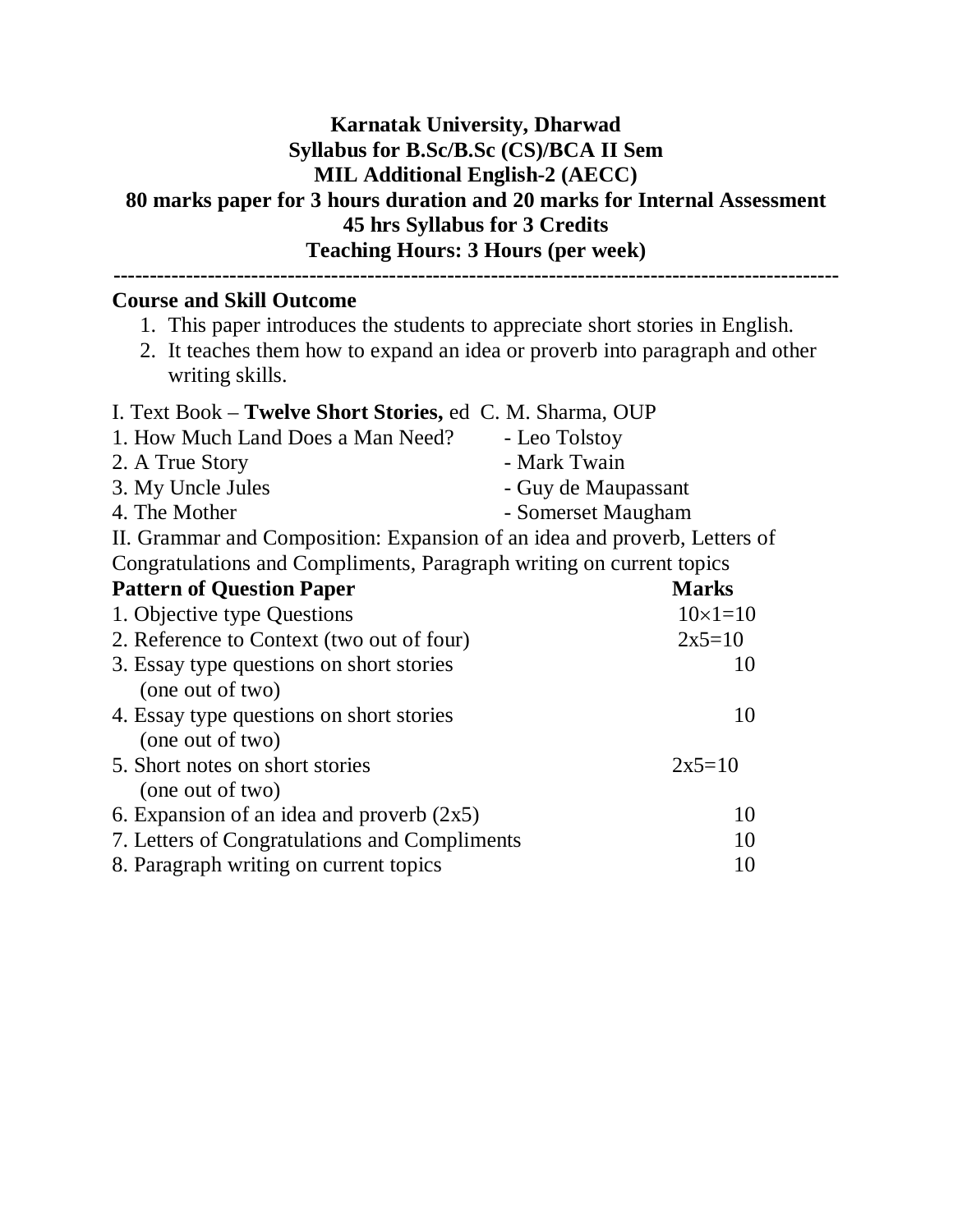## **Karnatak University, Dharwad Syllabus for B.Sc (Hotel Management) II Sem MIL Additional English-2 (AECC) 80 marks paper for 3 hours duration and 20 marks for Internal Assessment 45 Hrs Syllabus for 3 Credits Teaching Hours: 3 Hours per Week**

### **---------------------------------------------------------------------------------------------------- Course and Skill Outcome**

- 1. This paper introduces the students to appreciate short stories in English.
- 2. It teaches them how to develop writing skills. I Text Book – **Twelve Short Stories,** ed C. M. Sharma, OUP 1. How Much Land Does a Man Need? - Leo Tolstoy 2. A True Story **- Mark Twain** 3. My Uncle Jules - Guy de Maupassant 4. The Mother **- Somerset Maugham** II. Grammar and Composition: Expansion of an idea and proverb, Letters of Congratulations and Compliments, Paragraph writing on current topics **Pattern of Question Paper** Marks 1. Objective type Questions  $10\times1=10$ 2. Reference to Context (two out of four)  $2x5=10$ 3. Essay type questions on the short stories 10 (one out of two) 4. Essay type questions on the short stories 10 (one out of two) 5. Short notes on the short stories  $2x5=10$ (one out of two) 6. Expansion of an idea and proverb  $(2x5)$  10 7. Letters of Congratulations and Compliments 10 8. Paragraph writing on current topics 10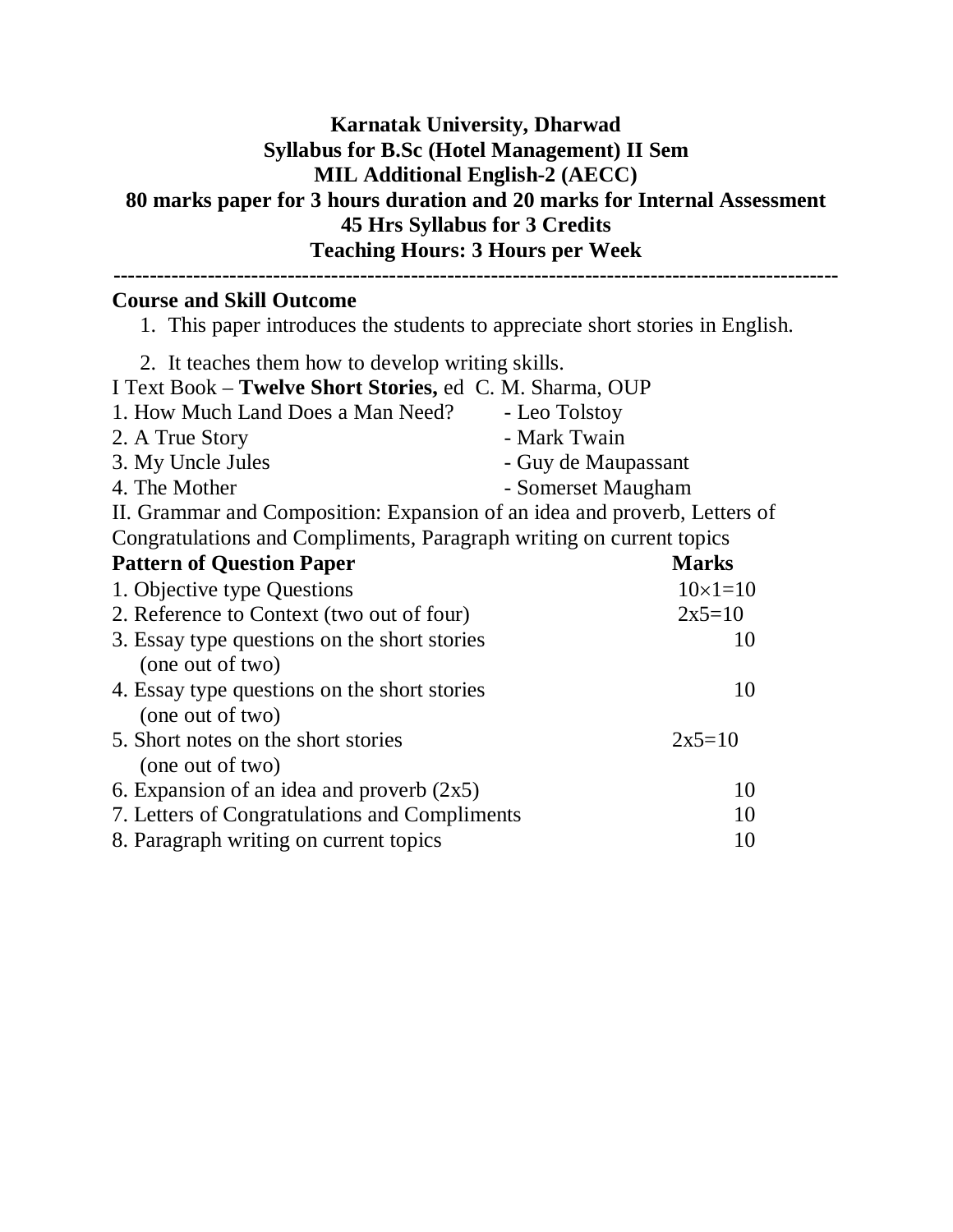## **Karnatak University, Dharwad**

## **BA I Sem DSC-A Functional English-1 Teaching Hours: Lecture 4 Hours + Practical 4Hours- Credit 6 Title: Speaking and Listening Skills**

80 Marks paper of Three Hours+ 20 Marks for Internal Assessment Practical 50 Marks: **Theory: 60 hrs Lectures / sem. + 52 hrs Practical / sem.**

### **Course and Skill Outcome**

- 1. This paper aims at introducing the students to English phonetics.
- 2. It teaches them the presentation skills and understanding news broadcasts, telecasts and bulletins.

### **Section I: Introduction to Phonetics**

1. Speech Organs: Speech Mechanism – Classification of English Sounds, Description of English Vowels and Consonants, Consonant Clusters, IPA Symbols and Transcription (words, sentence and short paragraphs); The Syllable Structure, Stress and Intonation - Their Patterns of Stress and Intonation in English Sentences and words (Transcription of short dialogues); Rules for Pronunciation

### **Section II: Speaking Skills**

- 1. Formal and Informal Speeches
- 2. Language Functions: Greetings, Making Requests, Persuading, Complaining, Apologizing, Asking for and Giving Permission, Instruction and Directions, Agreeing and Disagreeing, Seeking for/ Giving Advice and Inviting.

### **Section III: Listening Skills**

- 1. Definition of Listening; Listening versus Hearing, Process of Listening, Problems the Students Face in Listening; Sub-skills of Listening
- 2. What is Good Listening?
- 3. Barriers to Listening
- 4. Strategies of Listening
- 5. Listening Activities: Listening to News Broadcast, Telecast and News Bulletins

### **Section IV: Presentation Skills**

- 1. Definition, Meaning and Goals of Presentation
- 2. Some Useful Expressions while Making Presentations Opening Remarks, Stating Purposes, Giving an Outline, Giving Preliminary Information and Starting with a Context, Emphasizing Important Points,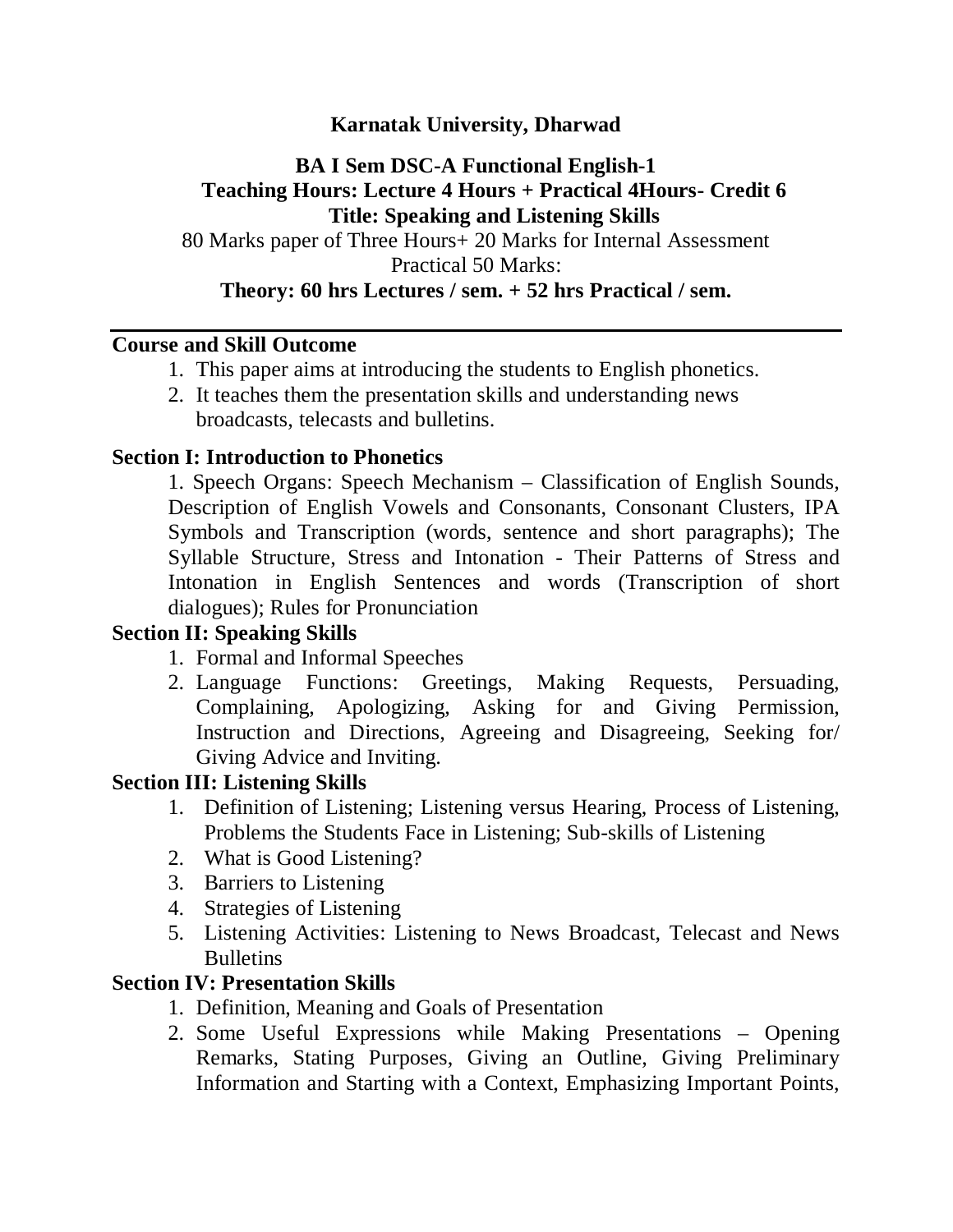Drawing Attention to Visuals, Making Recommendation, Keeping Audience Involved, Summarising and Concluding, Inviting Questions.

3. Presentation in Practice - Making Welcome Speech, Introducing Guests to Audience, Making Farewell Speech, Proposing Vote of Thanks

### **Mode of Examination:**

| Theory Examination | : 100 Marks (80 Marks Sem-end+20 Marks Internal)          |
|--------------------|-----------------------------------------------------------|
| Practical          | $\therefore$ 50 Marks (40 Sem-end Practical + 10 Internal |
|                    | <b>Assessment Practical</b>                               |
| Total              | $: 150$ Marks                                             |

### **Question Paper Pattern**

| 1. Very Short Answer Questions on all sections | $15x2 = 30$ Marks |
|------------------------------------------------|-------------------|
| 2. Four Short Notes on all sections            | $4x 5 = 20$ Marks |
| 3. One Question on Transcription Writing       | $1x10=10$ Marks   |
| 4. One Question on Presentation of Speeches    | $1x10 = 10$ Marks |
| 5. One Essay Type Question                     | $1x10=10$ Marks   |
|                                                |                   |

### **Suggested Reading:**

- 1. Kenneth and Anderson and Tony Lynch. *Study Speaking*, OUP
- 2. Sethy J. Et. Al., *Practice Course in English Pronunciation*, Princeton Hall
- 3. Prasad P. *Communication Skills*
- 4. Balasubrahmanya. *A Course in Phonetics for Indian Students*, MacMillan
- 5. Jayashree Mohanraj, *Speak Well*, Black Swan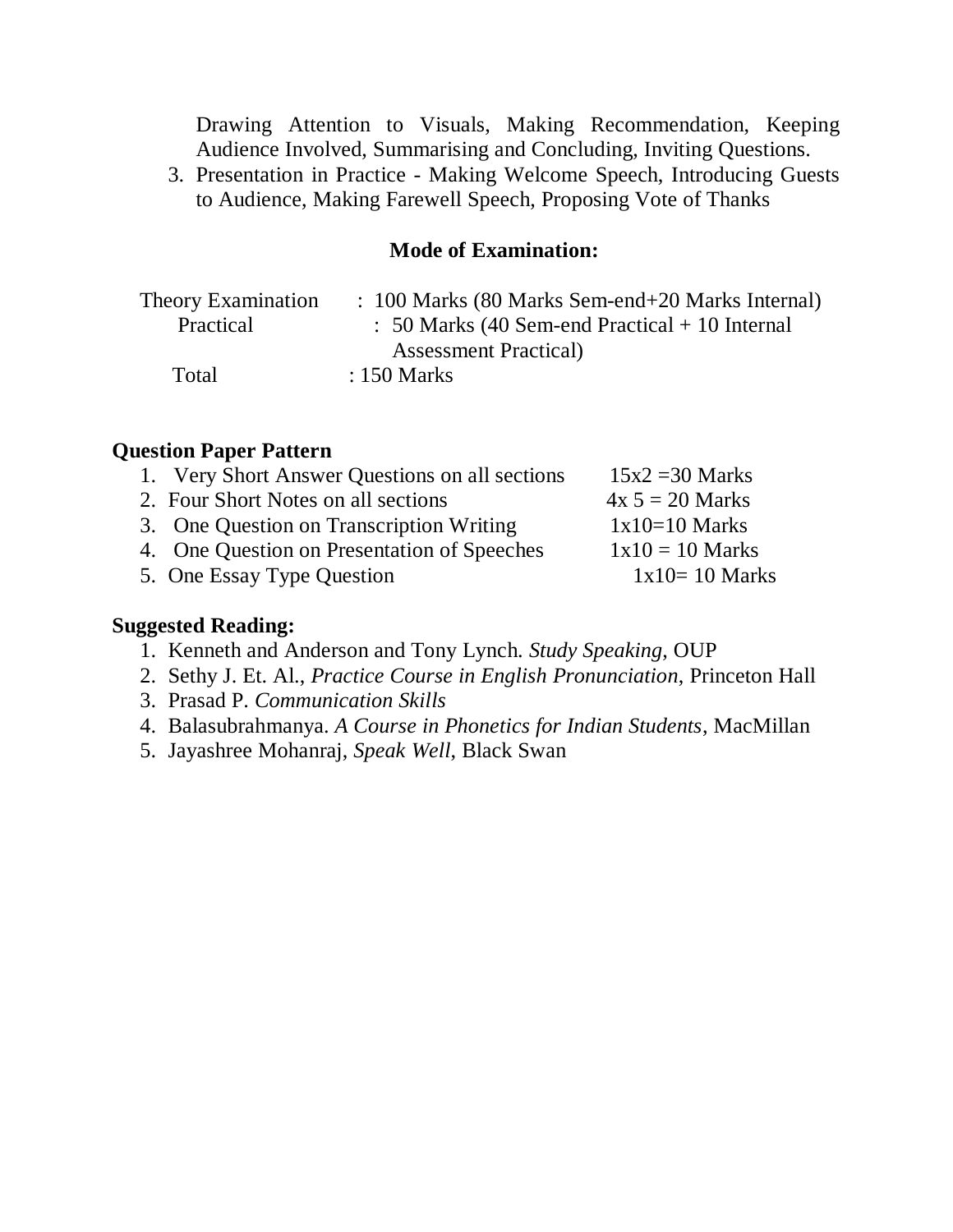## **Karnatak University, Dharwad Syllabus for BA II DSC-B Functional English-2 Teaching Hours: Lecture 4 Hours + Practical 2Hours- Credit 6 Title: Functional English Grammar and Study Skills**

80 Marks paper of Three Hours+ 20 Marks for Internal Assessment Practical 50 Marks:

## **Theory: 60 hrs Lectures / sem. + 52 hrs Practical / sem.**

## **Course and Skill Outcome**

- 1. This paper aims at introducing the learner to functional grammar of English.
- 2. It introduces the learner to academic and business writing, and study skills.

## **Section I: Functional English Grammar**

- 1. Grammar of Spoken and Written English
- 2. Basic Sentence Patterns in English Analysis of Sentence Patterns (SVO, SV, SVOC, SVOA, SVOA/C)
- 3. Functions of Various Types of Phrases: Noun Phrases, Verb Phrases, Adjective Phrases, Adverbial Phrases, Prepositional Phrases
- 4. Functions of Clauses: Noun Clause, Adjective Clause and Adverbial Clause and Prepositional Clauses
- 5. Verbs Tense and Aspects, Modal Verbs, Functions and Uses

# **Section II: Writing Skills**

- 1. Writing as a Skill Its Importance, Mechanism of Writing, Words and Sentences, Paragraph as a Unit of Structuring the Whole Text, Analysis of Paragraph
- 2. Functional Uses of Writing: Personal, Academic and Business
- 3. Writing Process: Planning a Text, Finding Materials, Drafting, Revising, Editing, Finalising Draft
- 4. Models of Writing: Expansion of Ideas, Dialogue Writing, Drafting an Email
- 5. Transcoding: Meaning of Transcoding, Types of Transcoding, Dialogue to Prose, Prose to Dialogue, Audio to Prose/ Dialogue, Audio Transcoding, Studying Graph (Graph to Prose), Studying Pie Chart (Pie Chart to Prose) and Flow Chart (Flow Chart to Prose)

## **Section III: Reading Skills**

- 1. Meaning and Process of Reading
- 2. Strategies and methods to Improve Reading Skill
- 3. Understanding Graphics and Visual Aids
- 4. Barriers to Reading

5. Sub-skills of Reading: Skimming, Scanning, Extensive Reading, Intensive Reading